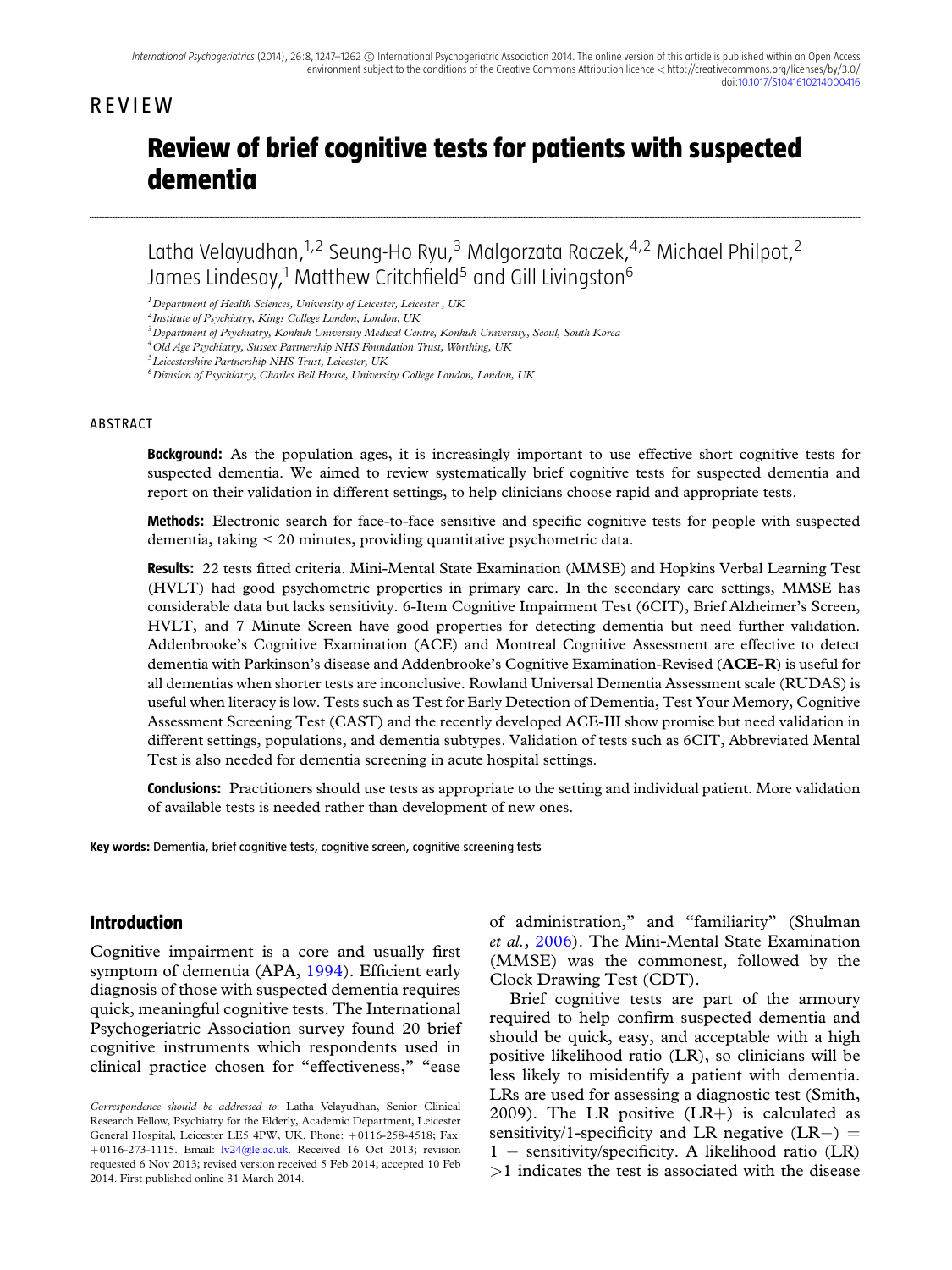$(LR+)$ , and  $\lt$  1 indicates association with its absence (LR−).

There have been several narrative reviews of tests, for example, for primary care (Milne *et al.*, [2008\)](#page-13-0). A review of the diagnostic accuracy of longer (up to 45 minutes) tests could not identify a superior instrument (Appels and Scherder, [2010\)](#page-11-0). A metaanalysis identified 15 brief cognitive tests which were less accurate than the MMSE in detecting dementia in community and primary care settings but had similar accuracy in specialist settings (Mitchell and Malladi, [2010a](#page-13-0)). Another metaanalysis examined diagnostic validity of 29 brief multi-domain screening methods and suggested alternatives tests with favourable rule-in and ruleout accuracy (Mitchell and Malladi, [2010b](#page-13-0)). However, it included tests only if administered in <10 minutes and with validation in studies with more than 170 patients. We know of no review that uses evidence-based criteria to categorize tests according to the confidence with which they can be used in the setting for which they were designed.

Our aim in this review was to identify brief cognitive tests for people with suspected dementia, and determine their level and quality of evidence in clinical settings and the types of dementia for which they are validated, in order to help clinicians choose a valid, reliable, rapid, and appropriate test most suitable for their setting. It was carried out using similar methods as earlier systematic reviews from our group (Cooper *et al.*, [2011;](#page-12-0) Livingston *et al.*, [2005\)](#page-12-0).

#### **Methods**

# **Eligibility characteristics, information sources, and search strategy**

We searched electronic databases Medline (1990– May 2013), Embase (1974–May 2013), PsychInfo (1990–May 2013), Web of Science (1990– 2004), HMIC Health Management Information Consortium (1979 to March 2013) and the Cochrane library (1990–2010) for English language papers using key words—"dementia, brief cognitive tests, cognitive screen" and reference lists from included and review articles. Additionally, we hand-searched the *International Journal of Geriatric Psychiatry, Ageing and Mental Health, International Psychogeriatrics, and Age and Aging*.

#### **Selection criteria**

We included instruments used for patients with any suspected dementia; performed solely face to face with the patient; taking  $\leq 20$  minutes with quantitative psychometric data and validation against dementia diagnosis (without excluding mild dementia) to include tests suitable for secondary care. We excluded tests with functional and behavioral items; telephonic or computerized self-tests, informant's questionnaires; detecting dementia praecox or dementia secondary to head injury; or mild cognitive impairment (MCI) without dementia; studies in people without dementia (unless people with dementia were analyzed separately); those to measure cognition in moderate to severe dementia rather than for suspected dementia, tested in learning disability population; qualitative tests; non-English language tests; translated versions. We also excluded tests which validation was only against other cognitive tests and those without a means of scoring for clinical practice, with no cut-off scores.

# **Data extraction, quality assessment, and summary measures**

Three authors, working in pairs (LV, SR, MR, MC) independently reviewed titles and abstracts for inclusion criteria. Whenever they disagreed, the full paper was reviewed with the senior author (GL). All included papers were then reread by LV, GL, or MP to ensure that they were validated against suitable criteria. We extracted data: (population, recruitment strategy, specification of illness, study design, purpose of the test, time taken to apply, total items, total scores, cut-off score, sensitivity, specificity, validity, reference standard, and blinding) and used a checklist for evaluating diagnostic tests [\(Table 1\)](#page-2-0) (Whiting *et al.*, [2004\)](#page-14-0).

Three authors assessed study quality independently using CEBM guideline (LV, MR, SR). The senior author (GL) reviewed any disagreements. The level of evidence and grades of evidence were then assigned from standard guidelines according to the Oxford Evidence-based Medicine Centre http:// www.cebm.net/index.aspx?o = 5653 (Howick *et al.*, [2011\)](#page-12-0). Levels of evidence (LE) ranged from one to five, with lower numbers indicating higher quality (Appendix S1). We report sensitivity, specificity and positive and negative likelihood ration where calculable or reported. Excluded tests with rationale are in Table S1. (see Table S1, FigS1, and Appendix S1 available as supplementary material attached to the electronic version of this paper at www.journals. cambridge.org/jid\_IPG).

#### **Results**

#### **Study selection**

We identified 22 tests in the 2928 references which met inclusion criteria (Figure S1-prisma flow chart).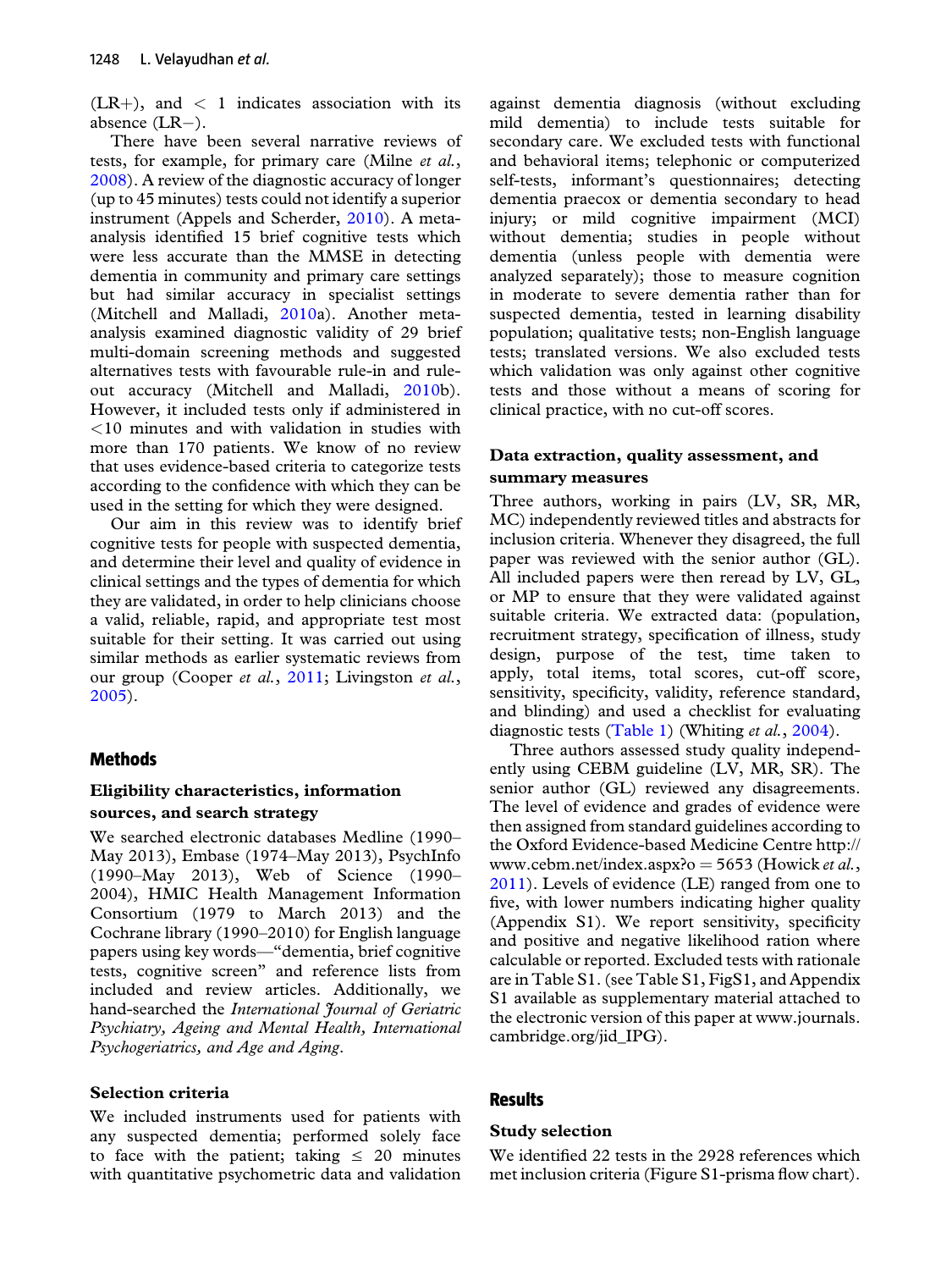| SOURCE                          | POPULATION, COUNTRY                       | STUDY<br>DESIGN      | COGNITIVE<br><b>TEST</b> | <b>ILLNESS</b>          | REFERENCE STANDARD                                                             | LOE<br>(2011)           |
|---------------------------------|-------------------------------------------|----------------------|--------------------------|-------------------------|--------------------------------------------------------------------------------|-------------------------|
| Crawford et al. (2012)          | Primary and secondary care                | Systematic<br>review | ACE/ACE-R                | Dementia                | NINCDS-ADRDA, CDR                                                              | 1                       |
| Grober et al. (2010)            | Primary care, USA                         | Prospective          | <b>FCSRT</b>             | AD                      | CDR 0.5 to 1.0, DSM-IV                                                         | 2                       |
| Larner $(2007)$                 | Memory clinic, UK                         | Case-control         | DemTect                  | <b>AD</b>               | DSM-IV                                                                         | $\overline{c}$          |
| de Koning et al. $(2005)$       | Stroke centres, the<br>Netherlands        | Consecutive          | R-Camcog                 | Post-stroke<br>dementia | DSM IV dementia, NINDS-AIREN                                                   | 2                       |
| Borson et al. (2003)            | Community, USA                            | Cohort               | Mini-Cog                 | Dementia                | DSM IIIR, CDR 1 or more,<br>NINCDS criteria                                    | 2                       |
| Hogervortz et al. (2002)        | Outpatients, UK                           | Case-control         | <b>HVLT</b>              | Dementia                | DSM IV, NINCDS-<br>ADRDA/NINDS-AIREN,<br>CERAD,                                | 2                       |
| Kuslansky et al. (2002)         | Community, USA                            | Cross-sectional      | <b>MIS</b>               | AD                      | DSM-III-R, DSM-IV,<br>NINCDS-ADRDA                                             | 2                       |
| Smith et al. (2007)             | Memory clinic, UK                         | Cohort               | MoCA                     | Dementia                | ICD <sub>10</sub>                                                              | $\boldsymbol{2}$        |
| Drachman et al. (1996)          | Clinic, USA                               | Case-control         | <b>CAST</b>              | Dementia                | NINCDS-ADRDA                                                                   | $\overline{c}$          |
| Basic et al. (2009)             | Clinics, Australia                        | Consecutive          | <b>RUDAS</b>             | Dementia                | <b>DSM IV</b>                                                                  | $\overline{2}$          |
| Mast et al. (2001)              | Outpatients, USA                          | Cross-sectional      | <b>FOME</b>              | Dementia                | NINCDS-ADRDA                                                                   | $\overline{c}$          |
| Mitchell. (2009)                | Primary and secondary care                | Meta-analysis        | <b>MMSE</b>              | Dementia                | NINCDS-ADRDA, DSM IV &<br>IIIR, ICD                                            | 2                       |
| Clionsky and Clionsky<br>(2010) | Specialist setting, USA                   | Consecutive          | <b>MOST</b>              | Dementia                | $DSM - IV$                                                                     | 2                       |
| Hancock and Larner<br>(2010)    | Memory clinics, UK                        | Cross-sectional      | <b>TYM</b>               | Dementia                | DSM-IV, NINCDS-ARDRA and<br>other research diagnostic criteria<br>for subtypes | 2                       |
| Hseish et al. $(2013)$          | Memory clinic, Australia                  | Case-control         | <b>ACE III</b>           | AD, FTD                 | Neuropsychological test, ACE-R                                                 | 3                       |
| Mendiondo et al. (2003)         | Memory clinic, USA                        | Case-control         | <b>BAS</b>               | AD                      | CDR, MMSE                                                                      | 3                       |
| Mahoney et al. (2005)           | Community, UK                             | Longitudinal         | TE4D-Cog test            | AD                      | <b>NINCDS ADRDA</b>                                                            | 3                       |
| Jitapunkul et al. (1991)        | In-patients, UK                           | Consecutive          | AMT                      | Dementia                | <b>DSM IIIR</b>                                                                | 3                       |
| Pinto and Peters (2009)         | Primary and secondary care                | Literature<br>Review | <b>CDT</b>               | Dementia                | DSM IV, NINCDS-<br><b>ADRDA/NINDS-AIREN</b>                                    | 3                       |
| Brooke et al. (1999)            | Outpatients, UK                           | Case-control         | 6 CIT                    | Dementia                | Global deterioration scale, MMSE                                               | 3                       |
| Solomon et al. (1998)           | Clinics, USA                              | Case-control         | 7MS                      | AD                      | NINCDS-ADRDA, MMSE, Blessed<br>dementia rating scale                           | $\overline{\mathbf{3}}$ |
| Kokmen et al. (1991)            | Inpatient and outpatient<br>settings, USA | Case-control         | <b>STMS</b>              | Dementia                | DSM III R, Mattis dementia scale                                               | 3                       |
| Salib and McCarthy<br>(2002)    | Outpatients, UK                           | Case control         | <b>MAT</b>               | Dementia                | NINCDS-ADRDA                                                                   | $\overline{4}$          |

## <span id="page-2-0"></span>**Table 1.** Brief cognitive tests for dementia (Arranged by the level of evidence)

AD <sup>=</sup> Alzheimer's disease; PD-D <sup>=</sup> dementia with Parkinson's disease, FTD <sup>=</sup> frontal temporal dementia. Please see Appendix for test abbreviations.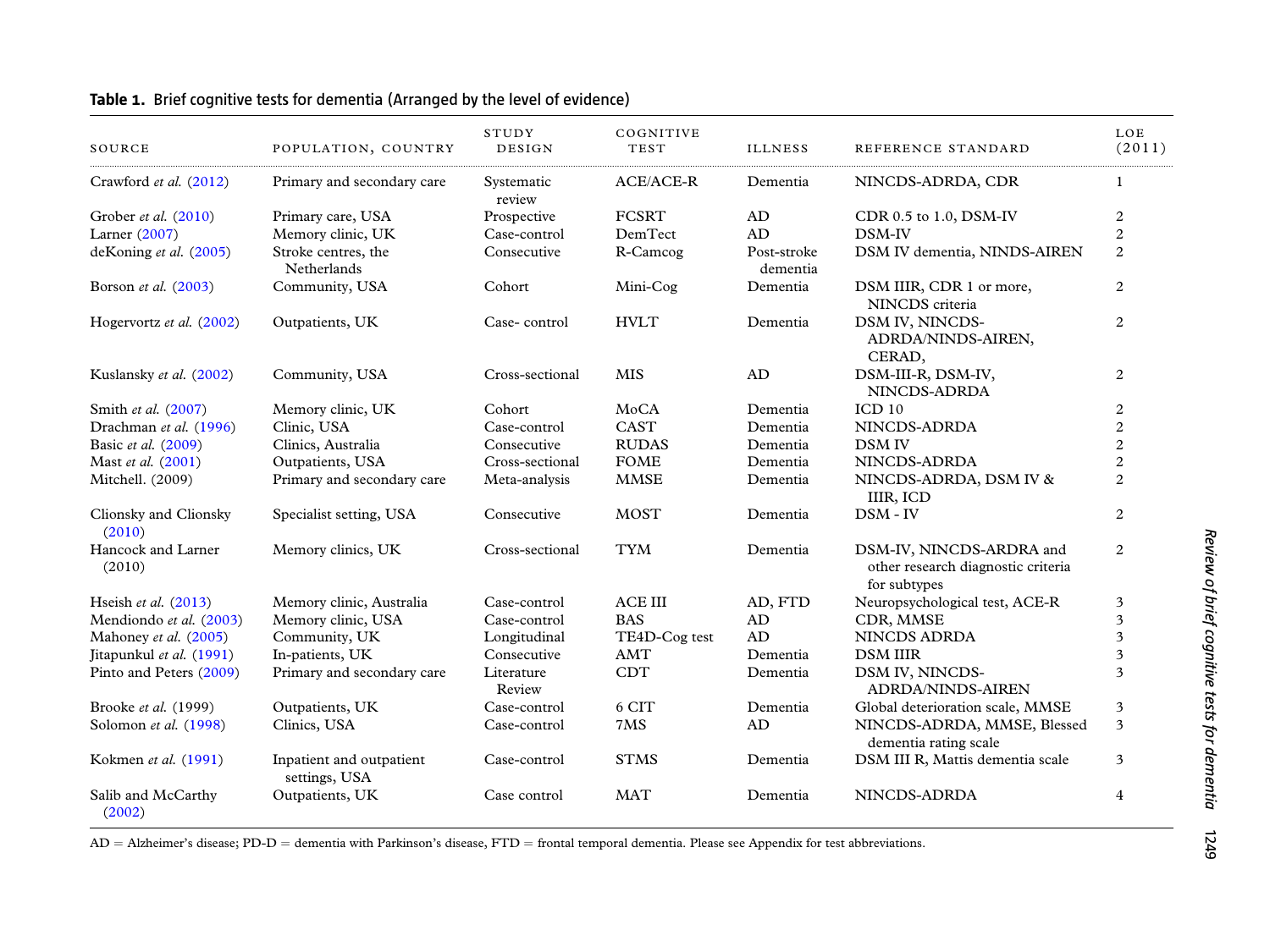#### **Study characteristics and level of evidence**

[Table 1](#page-2-0) presents the included papers with the sources and study quality. One study met criteria for the best LE (1) and 15 were rated 2 [\(Table 1\)](#page-2-0). Most studies were carried out in USA (9) and Europe (9). Populations were usually specialist settings including memory clinics (18), followed by primary care (4), community (3) and hospital in-patient settings (2). [Table 2](#page-4-0) summarizes the tool characteristics. [Table 3](#page-5-0) gives the settings and specific dementia subtypes for which the tests were validated.

#### **Results of individual studies**

Brief descriptions of all tests follow (in alphabetical order for each section):

#### TESTS VALIDATED IN BOTH PRIMARY CARE AND SPECIALIST SERVICES

*Addenbrooke's Cognitive Examination (ACE).* ACE is a brief test sensitive to early dementia, and differentiates dementia subtypes, including AD, FTD, Parkinson's disease dementia (PDD) and progressive supranuclear palsy (PSP) (Mathuranath *et al.*, [2000;](#page-13-0) Reyes *et al.*, [2009\)](#page-13-0). The ACE includes the MMSE but also frontal-executive and more visuospatial items. The administration time is 16– 20 minutes. The naming component has ceiling effects and the visuospatial component is relatively limited.

A cut-off at 83 gave a sensitivity of 92% and specificity of 90% in PDD, making the ACE an appropriate instrument for the first-line global evaluation of cognitive deficits in PD patients. Further studies need to evaluate the ability of the ACE to distinguish PDD from AD.

*Addenbrooke's Cognitive Examination Revised (ACE-R).* ACE-R was derived from ACE to facilitate cross-cultural usage and improve sensitivity. The original 26 components were combined to produce five sub-scores, each representing a specific cognitive domain: attention/orientation (18 points), memory (26 points), fluency (14 points), language (26 points), and visuospatial function (16 points)– 100 in total. It gives a cut-off score for the five subdomains against controls and takes between 12 and 20 minutes (average 16). The ACE-R sensitivity to mild dementia (84% to 94% depending on cut point) is better than the MMSE (Mioshi *et al.*, [2006\)](#page-13-0). Three different alternative versions—A, B, and C, with different stimuli for the name and address recall, prevent recalling from previous tests. A recent systematic search of ACE and ACE-R, covering the period 2000 to April 2010, identified nine studies but none of the studies included

in this review assessed inter-rater or intra-rater reliability (Crawford *et al.*, [2012\)](#page-12-0). The authors also highlight that there is lack of evidence on how those with vascular dementia and Lewy Body dementia perform on the ACE/ACE-R. A recent metaanalysis which reviewed the diagnostic accuracy of ACE and ACE-R reports that the ACE-R has somewhat superior diagnostic accuracy to the MMSE while the ACE appears to have inferior accuracy and that the ACE-R is recommended in both modest (primary care and general hospital settings) and high prevalence settings (memory clinics) (Larner and Mitchell, [2014\)](#page-12-0).

*Addenbrooke's Cognitive Examination (ACE-III).* In light of weaknesses of certain domains in ACE-R, such as repetition, comprehension, visuospatial, items on the ACE-R were replaced to form the ACE-III. The ACE-III continues to have a maximum score of 100 and contain five cognitive domains, but it is no longer possible to derive the MMSE score. It was tested in 61 patients with dementia (frontotemporal dementia, FTD,  $n = 33$ , and Alzheimer's disease, AD,  $n = 28$ ) and 25 controls. ACE-III cognitive domains was found to correlate significantly with standardized neuropsychological tests used in the assessment of attention, language, verbal memory and visuospatial function and also compared very favorably with its predecessor, the ACE-R, with similar levels of sensitivity and specificity (Hsieh *et al.*, [2013\)](#page-12-0). The two tests correlated significantly  $(r p = 0.99,$  $p < 0.01$ ). The ACE-III also continues to show high sensitivity and specificity at cut-offs previously recommended: (1) 88 (sensitivity  $= 1.0$ ; specificity  $= 0.96$ ) and (2) 82(sensitivity  $= 0.93$ ; specificity  $=$ 1.0). Internal reliability of the ACE-III, measured by Cronbach's  $\alpha$  coefficient, was 0.88. It needs some training for administration and becoming familiar with the instrument usually in terms of hours. Larger studies with healthy older adults are needed in the future for age- and education-specific normative data. Also, authors suggest that utility of the ACE-III in varying clinical settings (e.g., general neurology or memory clinics) needs to be investigated and also compared with tests such as RUDAS and MoCA (Hsieh *et al.*, [2013\)](#page-12-0).

*Clock Drawing Test (CDT).* The CDT is widely used, quick and non-threatening (Shulman, [2000\)](#page-13-0). Probably the simplest scoring method employs a six-point rating of drawing (Shulman, [2000\)](#page-13-0). It does not differentiate between Alzheimer's disease (AD), Dementia with Lewy Body (DLB), and cognitively impaired Parkinson's disease (PD) and there is little sensitivity to change (Cahn-Weiner *et al.*, [2003\)](#page-11-0). Validation studies are of low quality. The sensitivity (76%) and specificity (81%) for CDT are low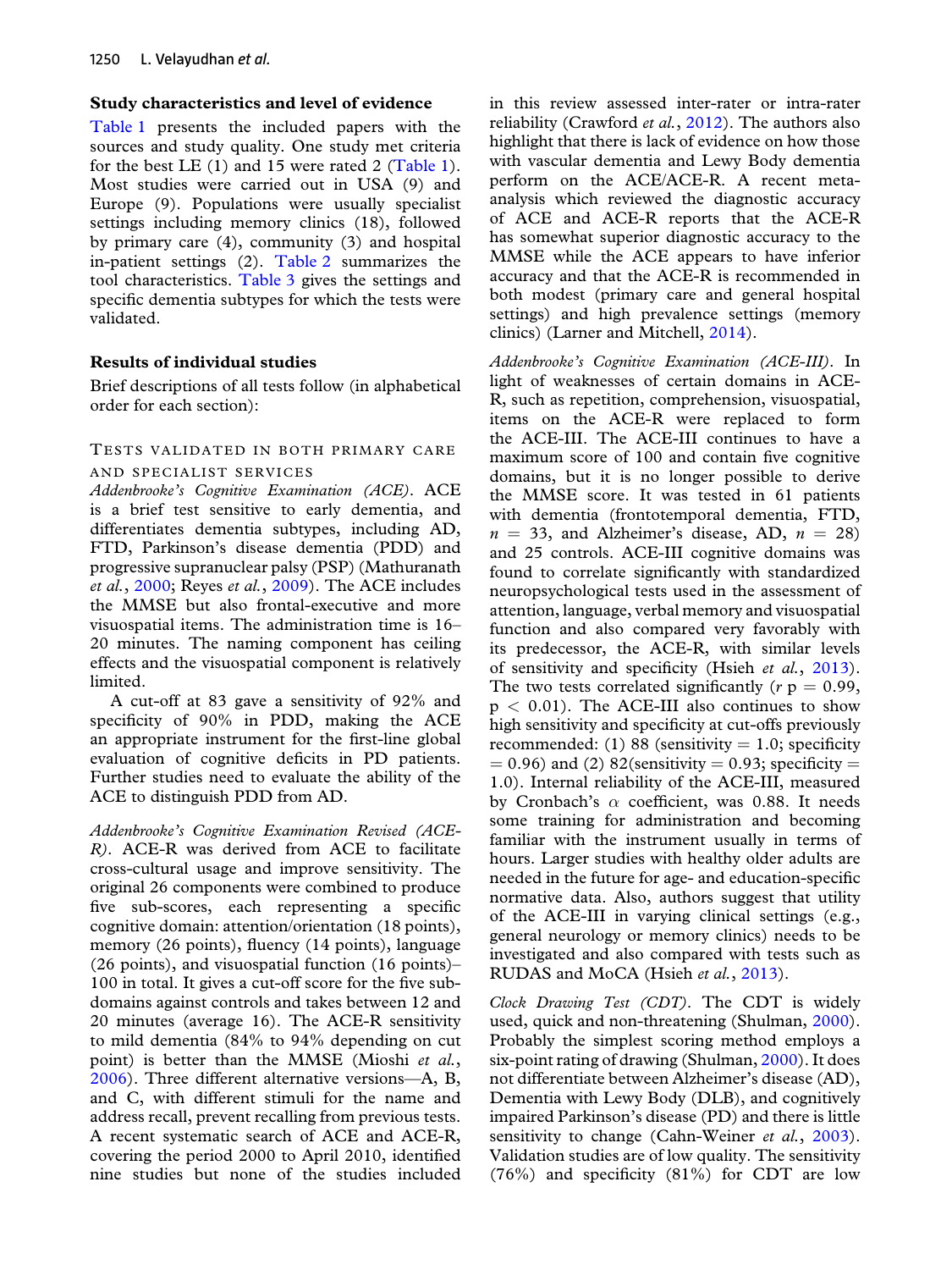| NAME OF<br>THE TEST         | TIME<br><b>TAKEN</b><br>(MIN) | <b>TOTAL</b><br><b>SUBTESTS</b><br>OR ITEMS | <b>TOTAL</b><br><b>SCORE</b> | CUT-OFF<br><b>SCORE</b><br>$(\lt)$ | $SN(\%)$ | SP $(\%)$ | $+LR$    | $-LR$          | <b>IRR</b>    | <b>TRR</b>     | <b>SUITABLE FOR</b><br><b>VISUAL</b><br><b>IMPAIRED</b> |
|-----------------------------|-------------------------------|---------------------------------------------|------------------------------|------------------------------------|----------|-----------|----------|----------------|---------------|----------------|---------------------------------------------------------|
| ACE                         | $15 - 20$                     | 6                                           | 100                          | 88                                 | 93       | 71        | 3.21     | 0.10           | $\alpha$      | $\alpha$       | $\rm No$                                                |
| $ACE-R$                     | 16                            | 5                                           | 100                          | 82                                 | 84       | 100       | $\infty$ | 0.16           | $\alpha$      | $\alpha$       | No                                                      |
|                             |                               |                                             |                              | 88                                 | 94       | 89        | 8.55     | 0.07           |               |                |                                                         |
| $ACE-III$                   | 15                            | 5                                           | 100                          | 82                                 | 93       | 100       | $\infty$ | 0.07           | $\alpha$      | $\alpha$       | $\rm No$                                                |
|                             |                               |                                             |                              | 88                                 | 100      | 96        | 25       | $\overline{0}$ |               |                |                                                         |
| AMT                         | < 10                          | 10                                          | 10                           | 8                                  | 91       | 75        | 3.64     | 0.36           | $\alpha$      | $\mathfrak a$  | Yes                                                     |
| <b>BAS</b>                  | $\overline{3}$                | $\boldsymbol{4}$                            | 39                           | 26                                 | 96       | 98        | 48.0     | 0.02           | α             | $\alpha$       | Yes                                                     |
| $\ensuremath{\mathrm{CDT}}$ | $1 - 3$                       | $\mathbf{1}$                                | 10                           | $\overline{7}$                     | 76       | 78        | 4.00     | 0.3            | $0.88 - 0.97$ | 0.94           | No                                                      |
| CAST                        | 15                            | 40                                          | 43                           | 36                                 | 88       | 100       | $\infty$ | 0.12           | α             | 0.782          | No                                                      |
| 6CIT                        | 5                             | 6                                           | 24                           | 8                                  | 79       | 100       | $\infty$ | 0.21           | α             | $\alpha$       | Yes                                                     |
| Dem Tect                    | $8 - 10$                      | 5                                           | 18                           | 8                                  | 85       | 72        | 2.99     | 0.22           | 0.993         | $\alpha$       | No                                                      |
| <b>FCSRT</b>                | $12 - 15$                     | 3                                           | 48                           | 25 (free<br>recall)                | 78       | 90        | 7.80     | 0.24           | $\alpha$      | $\alpha$       | No                                                      |
|                             |                               |                                             | 48                           | 47 (cued<br>recall)                | 54       | 90        | 5.40     | 0.6            |               |                |                                                         |
| <b>FOME</b>                 | 15                            | $\mathbf{1}$                                | 50                           | 19                                 | 91       | 97        | 30.3     | 0.11           | $\alpha$      | $\alpha$       | Yes                                                     |
| <b>HVLT</b>                 | $<$ 10                        | 12                                          | 36                           | 18/19                              | 96       | 80        | 4.8      | 0.05           | > 0.99        | $\mathfrak{a}$ | Yes                                                     |
| MoCA                        | 10                            | 30                                          | 30                           | 26                                 | 94       | 50        | 1.88     | 0.12           | 0.90          | 0.91           | No                                                      |
|                             |                               |                                             |                              | 21                                 | 81       | 95        | 16.20    | 0.20           |               |                |                                                         |
| <b>MMSE</b>                 | 12                            | 11                                          | 30                           | 24                                 | 87       | 82        | 4.83     | 0.16           | 0.97          | 0.887          | $\overline{N}$                                          |
| <b>MOST</b>                 | $5^{\circ}$                   | 4                                           | 29                           | 18                                 | 85       | 76        | 3.54     | 0.20           | 0.9           | 0.91           | No                                                      |
| 7MS                         | $6 - 11$                      | 4                                           |                              | $\mathbf{0}$                       | 92       | 96        | 23.0     | 0.09           | 0.93          | 0.91           | No                                                      |
| <b>MIS</b>                  | $\overline{4}$                | 4                                           | 8                            | $\overline{4}$                     | 80       | 96        | 20.0     | 0.14           | $\alpha$      | $\alpha$       | $\rm No$                                                |
| Mini-cog                    | $2 - 4$                       | $\overline{c}$                              | 8                            | 5                                  | 76       | 89        | 6.91     | 0.27           | $0.93 - 0.95$ | $\alpha$       | $\rm No$                                                |
| <b>MAT</b>                  | $\mathbf{1}$                  | 52                                          | 52                           | 15                                 | 95       | 81        | 5.0      | 0.06           | 0.85          | 0.80           | Yes                                                     |
| R-CAMCOG                    | 10                            | 25                                          | 49                           | 34                                 | 66       | 92        | 8,25     | 0.37           | $\alpha$      | $\alpha$       | $\rm No$                                                |
|                             |                               |                                             |                              | 37                                 | 83       | 78        | 3.77     | 0.22           |               |                |                                                         |
| <b>RUDAS</b>                | 10                            | 6                                           | 30                           | 23                                 | 88       | 90        | 8.77     | 0.13           | 0.99          | 0.98           | $\rm No$                                                |
| <b>STMS</b>                 | 5                             | 8                                           | 38                           | $31 - 27$<br>$(age-$<br>related)   | 86       | 92        | 13.29    | 0.15           | $\mathfrak a$ | $\alpha$       | $\rm No$                                                |
| TE4D-Cog                    | $4 - 6$                       | 8                                           | 45                           | 35                                 | 100      | 84        | 6.25     | $\mathbf{0}$   | 0.87          | $\alpha$       | No                                                      |
| <b>TYM</b>                  | 10                            | 10                                          | 50                           | 42                                 | 99       | 86        | 7.07     | 0.01           | 0.99          | $\alpha$       | No                                                      |

<span id="page-4-0"></span>**Table 2.** Brief cognitive tests for dementia: administration times and screening performance (in alphabetical order)

Sn = sensitivity; Sp = specificity; +LR = likelihood ratio positive;  $-LR =$  Likelihood ratio negative; IRR = Inter-Rater Reliability; TRR = Test–Retest Reliability;  $\infty$  = insufficient or no published data available.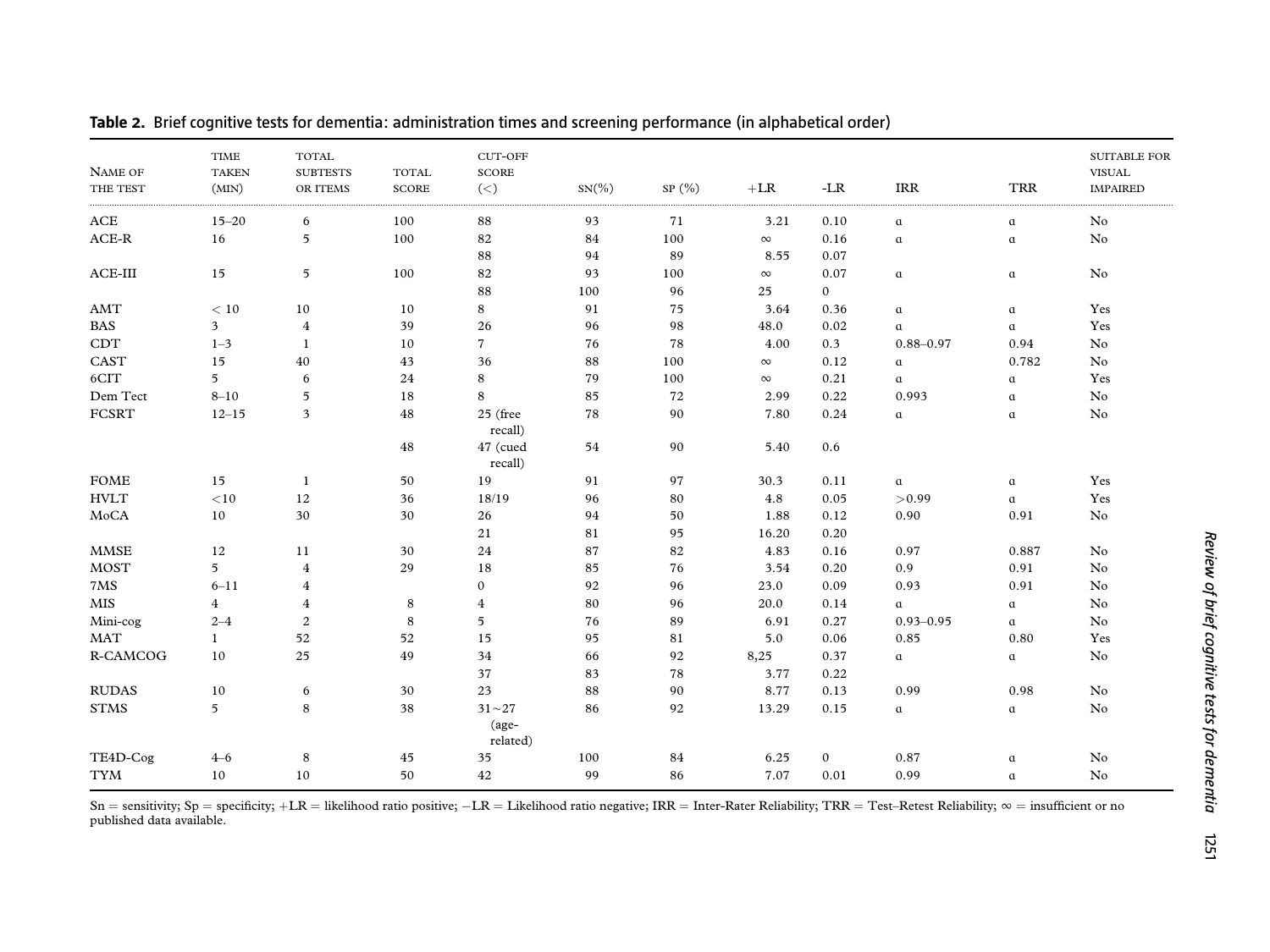<span id="page-5-0"></span>

| i. Settings where validation tested                                                         |
|---------------------------------------------------------------------------------------------|
| Primary care—GP practices                                                                   |
| Mini-Cog, MIS, HVLT, CDT, MMSE, FCSRT                                                       |
| Specialist services: Memory clinics, community psychiatry services, neurology               |
| MAT, MoCA, 6 CIT, CAST, HVLT, ACE/ACE-R, ACE-III, BAS, R-Camcog, Dem Tect, FOME, TYM, MOST, |
| RUDAS, TED4-Cog, 7MS, STMS                                                                  |
| Acute hospital care services                                                                |
| AMT, R-Camcog                                                                               |
| ii. Tests validated for specific dementia condition                                         |
| Alzheimer's disease—BAS, TE4D-Cog, Dem Tect, MIS, HVLT, FCSRT, TYM, 7MS, ACE III            |
| Frontal lobe dementia—ACE III                                                               |
| Vascular—HVLT                                                                               |
| Parkinson Disease Dementia-ACE, MoCA                                                        |
| Post stoke dementia—R-Camcog                                                                |

and variable, possibly due to different patient and control groups used (Pinto and Peters, [2009\)](#page-13-0). The test–retest reliability of CDT ranges from 0.87 to 0.94 and inter-rater reliability ranges from 0.82 to 0.97 depending on the scoring methods used (Manos and Wu, [1994;](#page-13-0) Seigerschmidt *et al.*, [2002\)](#page-13-0). Language and education influence the performance of the CDT and its use in detecting early and mild cases of dementia is limited (Pinto and Peters, [2009\)](#page-13-0). Despite the various advantages of the CDT, including its simplicity, speed of administration in a busy practice and the potential to be less offensive to patients, there are still many important aspects that require further study (Pinto and Peters, [2009\)](#page-13-0). These issues include: the most appropriate scoring system to be used, the training required by the rater (naive vs. professional) and at what level the test should be performed (general practitioner vs. specialized service) (Shulman, [2000;](#page-13-0) Pinto and Peters, [2009;](#page-13-0) Price *et al.*, [2011\)](#page-13-0).

*Free and cued selective reminding test (FCSRT).* In the FCSRT, patients identify pictures (e.g., grapes, vest) in response to category cues (fruit, clothing) and are asked to recall them (free recall) and takes about 10–15 minutes. The category cues are used to prompt recall of items not retrieved by free recall to generate a score termed "cued recall" (Grober *et al.*, [2008\)](#page-12-0). Total recall is the sum of free and cued recall. Three measures derived from the FCSRT have been proposed to detect dementia: free recall, total recall and cue efficiency (the ratio of cued recall successes to the number of cued recall attempts). FCSRT has been tested both in community volunteers and in memory disorder practices (Grober *et al.*, [2008;](#page-12-0) Grober *et al.*, [2010\)](#page-12-0). Free recall has 76% specificity and sensitivities of 83% for AD and 74% for VaD (Grober *et al.*, [2008\)](#page-12-0).

*Hopkins Verbal Learning Test (HVLT).* HVLT assesses verbal recall and recognition with three learning/free-recall trials followed by a recognition trial (Rasmusson *et al.*, [1995\)](#page-13-0). It has six equivalent forms, for reliable re-testing even at short intervals, requires minimal training, is well-tolerated and takes under 10 minutes. It does not have ceiling effects and is not sensitive to educational levels (Frank and Byrne, [2000\)](#page-12-0). The HVLT discriminated well between people with AD and controls, and was useful in clinical and epidemiological practice. In a district geriatric psychiatry service, HVLT had better sensitivity (96%) when compared to MMSE in detecting dementia with a cut off 18/19 and with high inter-rater reliability  $(>0.99)$  (Frank and Byrne, [2000\)](#page-12-0). However, in a community dwelling population when tested between people with dementia and without dementia controls (including MCIs) at a cut-off of  $\langle 16$  the sensitivity was 80% and specificity 84%. The sensitivity increased to 90% at <18 with lower specificity 68%. Results were similar for both AD and VaD, however, when combined with WRAT-R reading (compromised in VaD), the specificity increased to 89% at a sensitivity of 90% (Kuslansky *et al.*, [2004\)](#page-12-0). The cut-off score of 14.5 of the HVLT "total recall" score showed a good discrimination between cases and controls (sensitivity 87% and specificity 98%). If the sensitivity needs to be higher, that is, for research, then a higher cut-off for the "total recall" of 19.5 or "memory" score with a cut-off point of 24.5 is suggested (Hogervorst *et al.*, [2002\)](#page-12-0).

*Mini-Mental State Examination (MMSE).* The MMSE is a brief measure of cognitive functioning and its change, taking  $\leq 10$  minutes by a trained interviewer (Folstein *et al.*, [1975\)](#page-12-0). It is employed extensively in clinical settings and studies and needs some hours training and familiarizing with the instrument. The MMSE has high test– retest reliability, internal consistency and high inter-observer reliability (Folstein *et al.*, [1975\)](#page-12-0).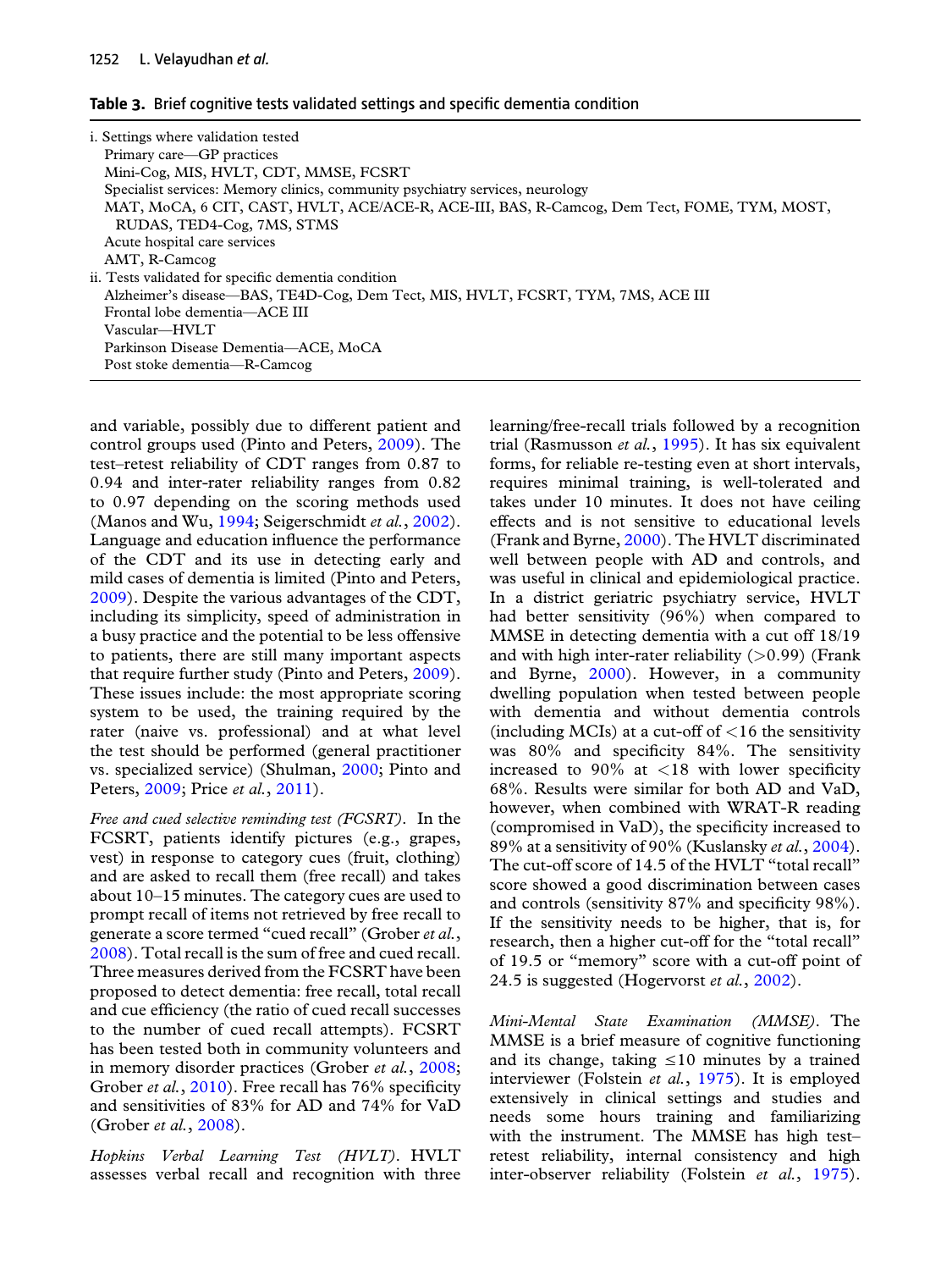There are 11 items; with maximum score of 30 and cut-off score of 24, (accounting for age, education, and language), with sensitivity of 87% and specificity of 82% (Tombaugh and McIntyre, [1992\)](#page-14-0). The MMSE is short, can be used by nonspecialists and its properties have been extensively studied in different populations (Nilsson, [2007\)](#page-13-0). It lacks sensitivity in early dementia, FTD and dementia with Lewy bodies (DLB). It does not examine executive functions and there are few episodic and semantic memory or visuospatial tasks. Performance is affected by age, ethnicity and limited education. Consequently, the cut-point may need adjusting. For example, in highly educated persons, a cut-off of 27 yielded a sensitivity of 69% and specificity of 78% (PPV, 0.78; NPV, 0.86) for identifying dementia (Nilsson, [2007\)](#page-13-0).

A meta-analysis of 34 dementia and five MCI studies using MMSE separated its use into high and low prevalence settings (Mitchell, [2009\)](#page-13-0). In memory clinics the MMSE had a pooled sensitivity of 80%, in mixed specialist hospital settings 71%, in non-clinical community settings 85%, and in primary care 78%.

*Summary.* MMSE, FCSRT, CDT, and HVLT have been validated in both primary and specialist care settings. HVLT with administration time less than 10 minutes and high LR+ and low LR− currently seem best suited for both primary and secondary care settings and has better psychometric properties than the commonly used MMSE but has not been as extensively validated and only incorporates the memory domain. ACE-R is comparatively a longer test and therefore may only be appropriate in those where the diagnosis is more doubtful.

#### TESTS VALIDATED IN PRIMARY CARE

*Mini-Cog.* Mini-Cog, combines three-item word memory and clock drawing; takes about 3 minutes to perform; and was developed in a community sample that over-represented people with dementia, low education, non-white ethnicity and non-English speakers (Borson *et al.*, [2000\)](#page-11-0). In a populationbased retrospective study, its effectiveness was also compared with MMSE and a standardized neuropsychological battery (Borson *et al.*, [2003\)](#page-11-0). Mini-Cog may be used successfully by relatively untrained raters as a first-stage dementia screen and its inter-rater reliability is 0.93–0.95 (Scanlan and Borson, [2001\)](#page-13-0). It has lower sensitivity than the MMSE at a cut-off point of 25 (76% vs. 79%) and similar specificity (89% vs. 88%) for dementia and therefore had little advantage although it was shorter (Borson *et al.*, [2003\)](#page-11-0). The Mini-Cog may not be appropriate for use with patients who are

visually impaired or have difficulty holding a writing implement. There are no prospective tests of its ability to detect dementia. Also the test has no value in either monitoring disease progression or rating severity.

*Memory impairment screen (MIS).* MIS comprises four items, takes 4 minutes; and uses free and cued-recall (Buschke *et al.*, [1999\)](#page-11-0). The subject is asked to read the four target (to-be-remembered) aloud from a printed page. Category cues are presented then one at a time and subject are asked to identify the target word that matched the category-cue (e.g., FRUIT—PEACH). The word sheet is then removed. After a non-sematic interference task lasting 2–3 minutes, the subject is asked to recall as many of the four target words as possible (free recall) and presented with category cues for items not recalled freely (cued recall). Sensitivity was relatively low (80%) but specificity was 96% using the optimal cut-off score of four, in 438 English-speaking community volunteers (11% with dementia). Age, education, and sex did not significantly affect performance. MIS showed superior sensitivity and specificity in comparison with a three-item recall task in a population with a similar dementia prevalence and authors suggest validation in different cultural and socioeconomic setting (Kuslansky *et al.*, [2002\)](#page-12-0).

*Summary.* Within primary care setting where physicians are pressured for time, HVLT and MMSE are longer with the HVLT having slightly better psychometric properties. HVLT only incorporates memory and uninformative about deficits in other domains, therefore unlikely to be useful in other dementias, such as frontal lobe dementias, FTLD, and PDD. In a short consultation period, MIS, taking about 4 minutes, with high  $LR+$  and low LR− is useful but sensitivity of only 80% means it is not good at detecting dementia.

#### TESTS VALIDATED IN SPECIALIST

# SERVICES: MEMORY CLINICS, COMMUNITY PSYCHIATRY, NEUROLOGY, AND GENERAL

#### MEDICINE SERVICES

*Abbreviated Mental Test (AMT).* The Mental Test Score (MTS) and its abbreviated version are brief questionnaires to assess the degree of cognitive function, particularly memory and orientation; the MTS takes 10 minutes to administer, and the abbreviated form (AMT) takes 3 minutes, is widely used, particularly in UK primary care (Hodkinson, [1972\)](#page-12-0). The AMT validity was evaluated in acute geriatric ward inpatients with normal cognition, dementia and delirium (Jitapunkul *et al.*, [1991\)](#page-12-0). The best cut-off was 8/10 to differentiate normal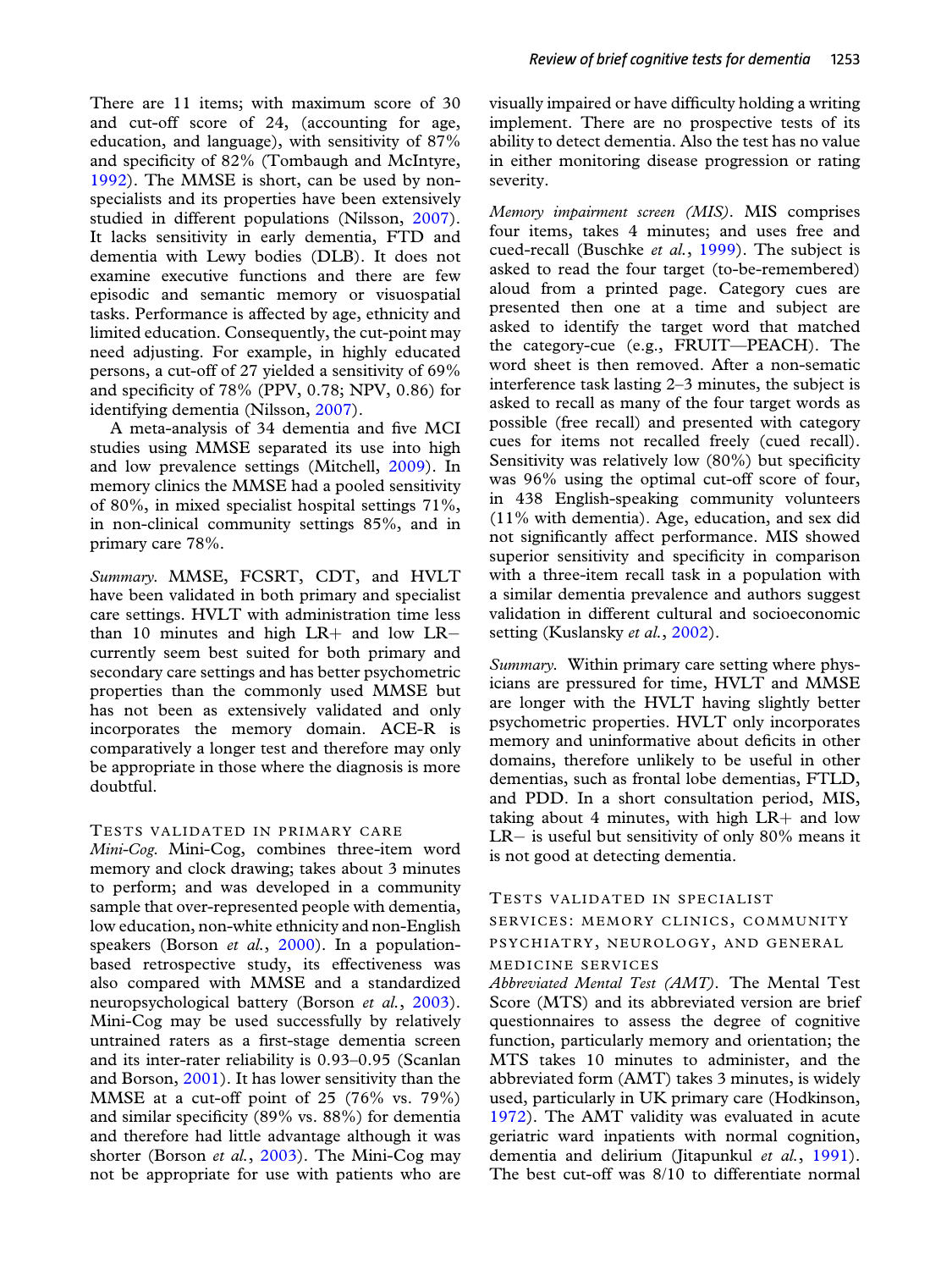from abnormal cognition including delirium, with a sensitivity of (91%) but a low specificity of 75%. Although brief, the AMT does not effectively test frontal/executive function. Although doctors often use it without training, it is important that it is interpreted the same way by all clinicians, for example, whether questions should be replaced or scored as missing or wrong in a variety of circumstances. Patients do not have to read, write, or draw anything to complete test, and so completion of the AMT is not affected by visual impairment, which is a common problem in older people.

*Brief Alzheimer screen (BAS).* The BAS is a brief test developed using logistic regression to derive a predictive equation from MMSE and category fluency items from assessments with 406 cognitively normal people and 342 mild AD patients (Mendiondo *et al.*, [2003\)](#page-13-0). It has four components: three item recall, date, spelling 'World' backwards and category fluency, which altogether takes less than 3 minutes and total maximum score of 39. In validation samples, a cut-off score of 26 resulted in 99% sensitivity and 87% specificity. Patients who scored between 23 and 26 need further cognitive testing. Authors add that the screening test cannot be considered diagnostic as many factors influence the results of test such as population selection. Of particular importance is the issue of education, which is known to affect performance on spelling "WORLD" backwards and may give false positive and negative rates. It needs to be evaluated across different populations and patients with dementia subtypes. BAS do not need patient to read, write, or draw anything to complete test, so can be used in visually impaired.

*Cognitive Assessment Screening Test (CAST).* CAST is a paper and pencil self- administered test, tested in a small sample in a general medical clinic with relatively low validity, designed to be completed by older patients with at least some high school education in about 15 minutes (Drachman *et al.*, [1996\)](#page-12-0). CAST has 3 parts: Part A - ten simple questions with 28 responses (e.g., writing own name and address, copying a simple figure, etc.); Part B -five more demanding questions with 12 scored responses (e.g., naming the Senators in own state, etc.); and Part  $C - 13$  questions regarding subjective decline in memory and competence. It takes minimal examiner time/training and there was no significant change in test–retest scores over a 12-month period ( $r = 0.782$ ,  $p < 0.01$ ) (Drachman *et al.*, [1996;](#page-12-0) Swearer *et al.*, [2002\)](#page-14-0). However the authors conclude that the CAST, like other brief screening tests, is not diagnostic and designed to make an initial separation between

elderly patients with cognitive impairment from those whose cognitive function is probably normal (Swearer *et al.*, [2002\)](#page-14-0).

*6-Item Cognitive Impairment Test (6CIT).* The 6CIT is a brief test taking less than 5 minutes (three orientation items, count backwards from 20, months of the year in reverse order, and learn an address) which correlates highly ( $r^2 = 0.911$ ) with the MMSE but was more sensitive in validation at detecting mild dementia and is used in primary care as well-being culturally unbiased (Brooke and Bullock, [1999\)](#page-11-0). It can be used in visual impaired people to test their cognitive abilities (Rees *et al.*, [2010\)](#page-13-0). However, the quality of the validation is low. The number of items is low and therefore the training time should be short.

*DemTect.* DemTect is a short (8 to 10 minutes) test for dementia, comprising five short subtests (10 word list repetition, number transcoding, semantic word fluency task, backward digit span, delayed word list recall) and its transformed total score (maximum 18) is independent of age and education. It also has high test–retest and inter-rater reliability (Kalbe *et al.*, [2004\)](#page-12-0). It is well accepted by patients and requires little specific training to administer. It is sensitive (85%) but not very specific (72%) (Larner, [2007\)](#page-12-0).The five subtests cover immediate and delayed verbal recall, working memory, language and number processing, and executive functioning. It has only been validated in a memory clinic population with high education level and with FDG-PET as reference (Scheurich *et al.*, [2005;](#page-13-0) Larner, [2007\)](#page-12-0).

*Fuld object memory evaluation (FOME).* FOME evaluates encoding and retrieving ten unrelated items across five immediate recall and a delayed recall trial (Fuld *et al.*, [1990\)](#page-12-0). It is sensitive to changes and can differentiate those with dementia from community healthy controls (Fuld *et al.*, [1990\)](#page-12-0). It is highly sensitive in nursing homes, 93% but specificity is low at 64% (Mast *et al.*, [2001\)](#page-13-0). The performance of FOME is not influenced by age, educational level and visual impairment (Chung and W, [2009\)](#page-12-0). It has excellent test– retest reliability and parallel-form reliability, with intraclass Correlation Coefficients ranging from 0.91 to 0.96 as tested in a Chinese population (Chung, [2009\)](#page-11-0).

*Mental Alteration Test (MAT).* The MAT is modeled on Trial Making Test and involves timed performance of sequencing and category-switching between numbers and letters (Salib and McCarthy, [2002\)](#page-13-0). The maximum score is 52 points, with cut-off of fewer than 15 correct alternations in 30 seconds. The test classifying correctly 95% of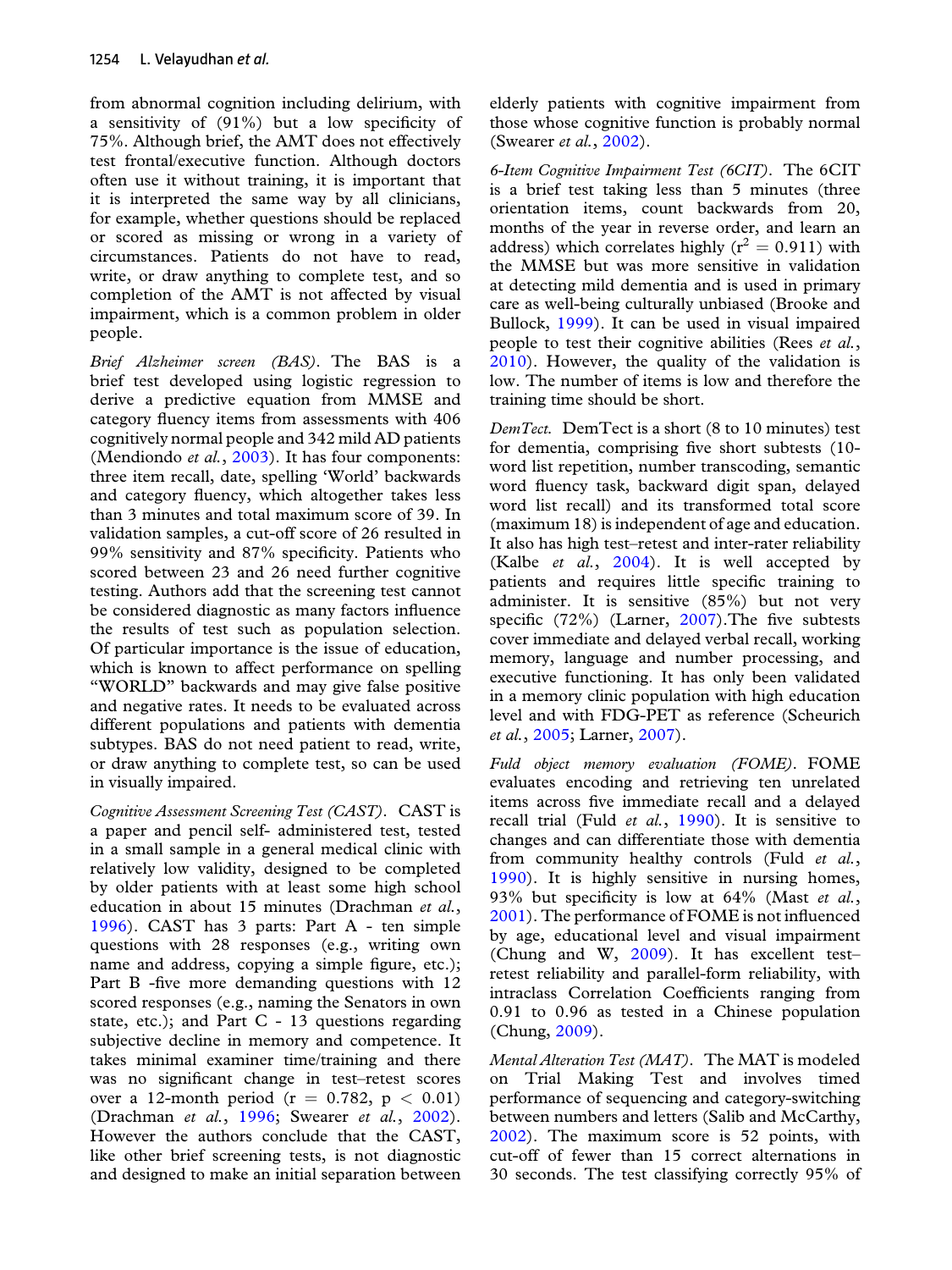dementia cases if the MMSE scoring <24 on is the gold standard. The false positive rate was 19%. It can be used in visually impaired patients or in those who have difficulty in using pen and paper and has good reproducibility; test–retest correlation  $(r = 0.80)$  and inter-rater reliability  $(r = 0.85, \kappa = 0.85)$ 0.84) (Jones *et al.*, [1993\)](#page-12-0).

*Montreal Cognitive assessment (MoCA).* MoCA is a 10-minute; 30-point cognitive test with executive functioning and attention tasks designed for those scoring 24–30 on MMSE (Smith *et al.*, [2007\)](#page-13-0). The suggested cut-off is 26 and it has adequate test–retest reliability (Nasreddine *et al.*, [2005\)](#page-13-0). It was prospectively validated in a UK memory clinic setting to determine its usefulness as a predictive tool for developing dementia (Smith *et al.*, [2007\)](#page-13-0). At 6-month follow-up MoCA detected mild dementia in people with MCI (MMSE score above 25 points) with 94% sensitivity and 50% specificity. MoCA has excellent sensitivity (97%) for detecting MCI and MCI/AD combined but poor specificity (35%) using cut-score of 26 or below (Luis *et al.*, [2009\)](#page-13-0). MoCA is also accurate in PD, with cut-offs of 21/30 for PDD (sensitivity 81%; specificity 95%; negative predictive value 92%) (Dalrymple-Alford *et al.*, [2010\)](#page-12-0).

*Memory Orientation Screening Test (MOST).* MOST combines three-word recall, time orientation, list memory and CDT, taking under 5 minutes and maximum score of 29 (Clionsky and Clionsky, [2010\)](#page-12-0). Developed and validated in old age psychiatry settings, MOST was more sensitive than MMSE and Mini-cog for detecting dementia (Clionsky and Clionsky, [2010\)](#page-12-0). The MOST demonstrated very high test–retest reliability over a brief interval (mean = 66 days,  $SD = 61.4$ ) with a Pearson  $r = 0.91$  ( $p < 0.001$ ) and high test–retest reliability  $(r = 0.62{\text -}0.77)$  over a longer interval (mean  $= 9.2$  months,  $SD = 4.4$  months), and inter-rater reliability was  $r = 0.9$ , which was not examined directly (Clionsky and Clionsky, [2010\)](#page-12-0). MOST requires validation in other settings and diverse population.

*Rotterdam-CAMCOG (R-CAMCOG).* In this instrument, CAMCOG, the cognitive part of the Cambridge Examination for Mental Disorders of the Elderly was adapted to reduce administration time to ten minutes, and to improve diagnostic accuracy (de Koning *et al.*, [2005\)](#page-12-0). The R-CAMCOG contains 25 items testing orientation, memory (recent, remote, and learning), perception and abstraction. It can be used without confounding by paresis or mild aphasia but has unacceptable trade-offs between specificity and sensitivity. It is unsuitable for moderate to severe aphasia,

visually impaired and lacks executive items, which are important for subcortical vascular deficits (de Koning *et al.*, [2005\)](#page-12-0). This test requires accessories, such as a picture-book, which may limit its used in routine clinical practice. Training should be relatively easy and be completed in hours.

*Rowland Universal Dementia Assessment scale (RU-DAS).* RUDAS was designed as a multicultural cognitive assessment scale and validated in an Australian community sample, measuring memory, gnosis, praxis, visuospatial skills, judgement and language (Storey *et al.*, [2004\)](#page-14-0). It takes ten minutes to administer, requiring minimal training and with high inter-rater (0.99) and test–retest (0.98) reliabilities (Storey *et al.*, [2004\)](#page-14-0). Validation in a community dwelling persons recruited from clinics and healthcare programs showed a cut-off score of 23/30 had 88% sensitivity and 90% specificity (Basic *et al.*, [2009\)](#page-11-0). RUDAS is relatively unaffected by gender, education and first language. However, an education bias emerged in a Malayalam translated RUDAS in a South Indian population (Iype *et al.*, [2009\)](#page-12-0).

*Seven minute screen test (7MS).* 7MS consists of 4 tests; Benton temporal orientation, enhanced cued recall, clock drawing and verbal fluency tasks (Solomon and Pendlebury, [1998\)](#page-14-0). It is brief and unbiased by education or age. It takes a mean of 7 minutes 42 seconds (range 6–11 minutes) to administer by a trained interviewer. It requires minimal training. The overall test–retest reliability for the battery of tests was high  $(r = 0.91)$ , and inter-rater reliability was high  $(r = 0.93)$ (Solomon and Pendlebury, [1998\)](#page-14-0). It was useful in discriminating persons with AD from cognitively intact with sensitivity of 92% and specificity of 96% (Solomon *et al.*, [1998\)](#page-14-0). There have been number of validation studies in other languages including for other dementias (Meulen *et al.*, [2004;](#page-13-0) Ijuin *et al.*, [2008\)](#page-12-0).

*Short Test of Mental Status (STMS).* Short Test of Mental Status can be administered in inpatient and outpatient settings in approximately 5 minutes, and tests orientation, attention, immediate recall, arithmetic, abstraction, construction, information, and delayed (approximately 3 minutes) recall (Kokmen *et al.*, [1991\)](#page-12-0). The test was administered to a group of community patients with a diagnosis of dementia and age- and sex-matched controls. Using an age-adjusted approach, sensitivity of the test to identifying dementia is 86%, with a specificity of 94%. The STMS appeared to be modestly influenced by age and education, with correlations of  $-0.34$  (p = .0001) for age and 0.41 (p = 0.0001) for education. The study authors additionally noted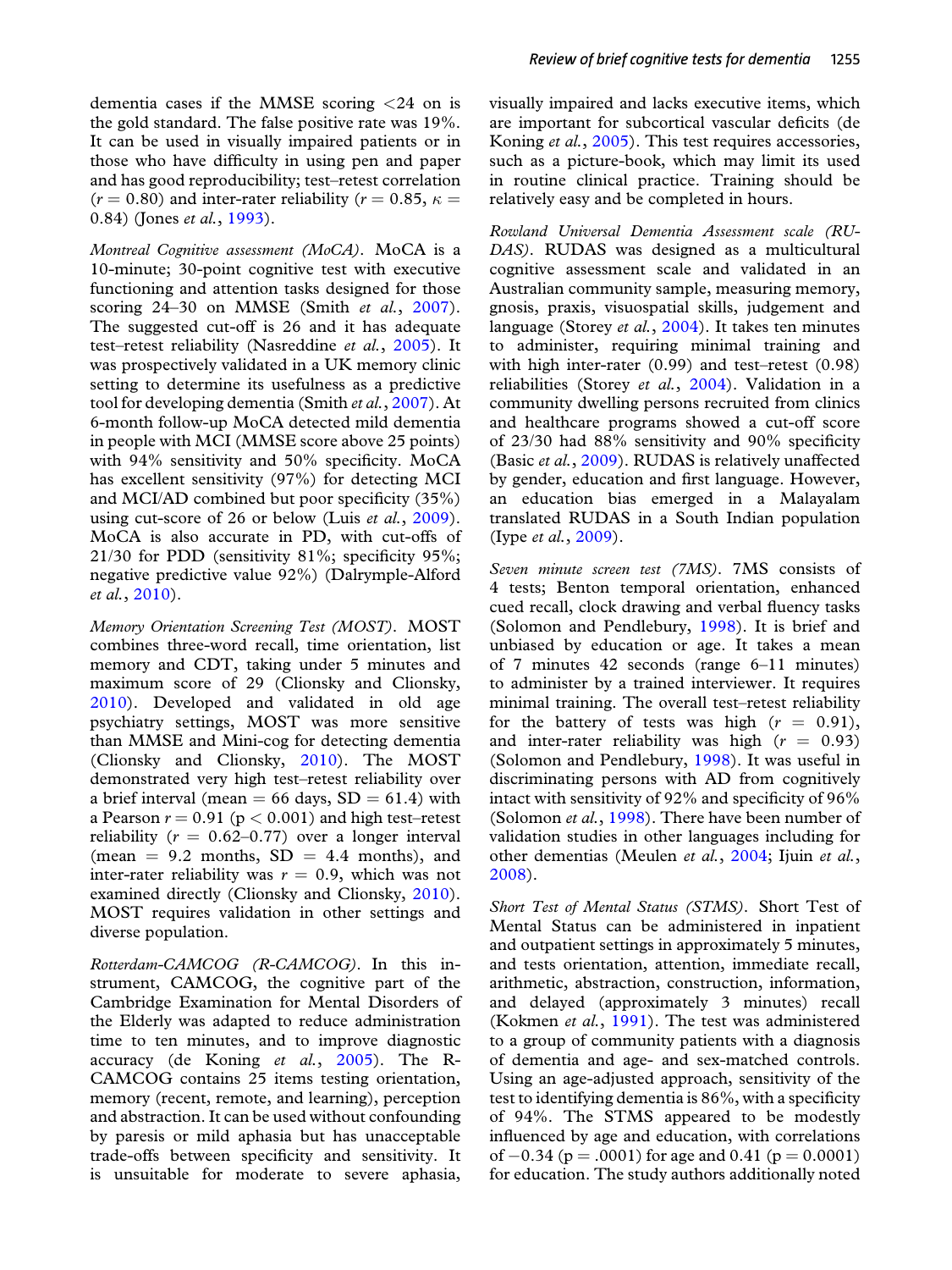that a severe language disturbance would preclude the use of the STMS.

*Test your memory test (TYM).* TYM is a 10-item test, self-administered under medical supervision, scoring from 0 to 50 (Brown *et al.*, [2009\)](#page-11-0). Although it is suggested it is self-completed it requires the clinician to be present and so we regard it as face to face. Inter-rater agreement for scoring is excellent and ten minutes' training and the scoring sheet allowed a nurse, without experience of memory clinics, to score the TYM sheets as accurately as a specialist (Brown *et al.*, [2009\)](#page-11-0). It includes orientation, copying, retrograde and anterograde memory, calculation, phonemic verbal fluency, similarities, object naming, visuospatial, and executive function. It was specific and sensitive for the diagnosis of AD and to detect more cases of AD than MMSE in highly educated patients in a memory clinic, including those with sensory impairments such as hearing impairment and in situations where clinician time is limited (Hancock and Larner, [2011\)](#page-12-0). It requires further validation in diverse education, cultural, and care setting.

*Test for the early detection of dementia (TE4D-Cog).* Initially developed in Germany (known as TFDD) (Ihl *et al.*, [2000\)](#page-12-0), it was modified for use in an English-speaking population (Mahoney *et al.*, [2005\)](#page-13-0). This eight-item test is scored out of 45 and has seven subscales: immediate recall, semantic memory, CDT, category fluency, orientation to time and ideomotor praxis. A cut-off of 35 gives sensitivity of 100% and specificity of 84%, in differentiating early dementia from non-dementia. The TE4D-Cog is age, gender, and education independent in people with mild dementia. It also had good concurrent validity, high interrater reliability, good internal consistency, can detect change and requires minimal training (Mahoney *et al.*, [2005\)](#page-13-0). It requires further evaluation in memory clinics and non-Englishspeaking populations.

*Summary.* Amongst the tests validated in secondary care, BAS and TE4D-cog have good sensitivity and specificity to detect dementia, but need more extensive validation and longitudinal studies. 6CIT is rapid and has good psychometric properties (less than 5 minutes) but requires more extensive validation studies in communities with different demographic characteristics. The TYM and 7MS look promising but need much more evidence. RUDAS (longer but more sensitive) does not require literacy and may be more useful in those who are illiterate in English. R-CAMCOG is useful for some post-stroke dementia. Like ACE, MoCA are useful to detect dementia with Parkinson's disease,

and for more detailed testing for those scoring relatively highly in shorter cognitive tests.

## **Discussion**

The review evaluates the 22 face-to-face cognitive tests for people with suspected dementia, which take  $\leq$  20 minutes and for which data on diagnostic validity are available. The upper limit of 20 minutes includes tests suitable for secondary care, including memory clinics, and no tests of such duration are suggested for primary care. These tests are only part of a diagnostic process which also includes history and examination of mental state. The papers do not specify which health professionals can use them but our clinical experience suggests they can be used by nurses, psychologists and doctors and the highest level skill in their use is more in the interpretation rather than the administration.

The MMSE is currently the most widely-used brief cognitive test, in routine clinical practice. Psychological Assessment Resources (PAR) holds the exclusive licence for this instrument, to publish, distribute, and manage all intellectual property rights (Martin and O'Neill, [2009\)](#page-13-0). This copyright is now being enforced, at \$1.23 per test (Newman and Feldman, [2011\)](#page-13-0). It is particularly timely to explore the alternatives, to see if it can be replaced in routine practice (Newman and Feldman, [2011\)](#page-13-0).

The Hopkins Verbal Learning Test (HVLT) has been validated both in primary care and specialist care settings, especially for AD. It takes less than ten minutes and has high LR+ and low LR−. It has better psychometric properties than the MMSE. It is currently being validated in developing countries, for example, East Asia (Hogervorst, 2011). The HVLT-revised is also copyrighted by NPAR but not the HVLT. In primary care, where time is very limited for the individual patient, the 6- CIT has potential. It takes less than five minutes (three orientation items, count backwards from 20, months of the year in reverse order, and learn an address). It correlates highly with the MMSE but was more sensitive in detecting mild dementia in primary care as well-being culturally unbiased but the quality of the validation is low. The TE4Dcog has the highest sensitivity with a reasonable specificity of 84%, and TYM, 7MS, CAST, and BAS also have good psychometric properties. All require further validation.

Among the validation studies, the review on ACE/ACE-R cognitive test yielded the highest level of evidence, which concluded the ACE-R is a robust tool for discriminating between dementia and nondementia in clinic settings (Crawford *et al.*, [2012\)](#page-12-0). The newly developed version ACE-III does not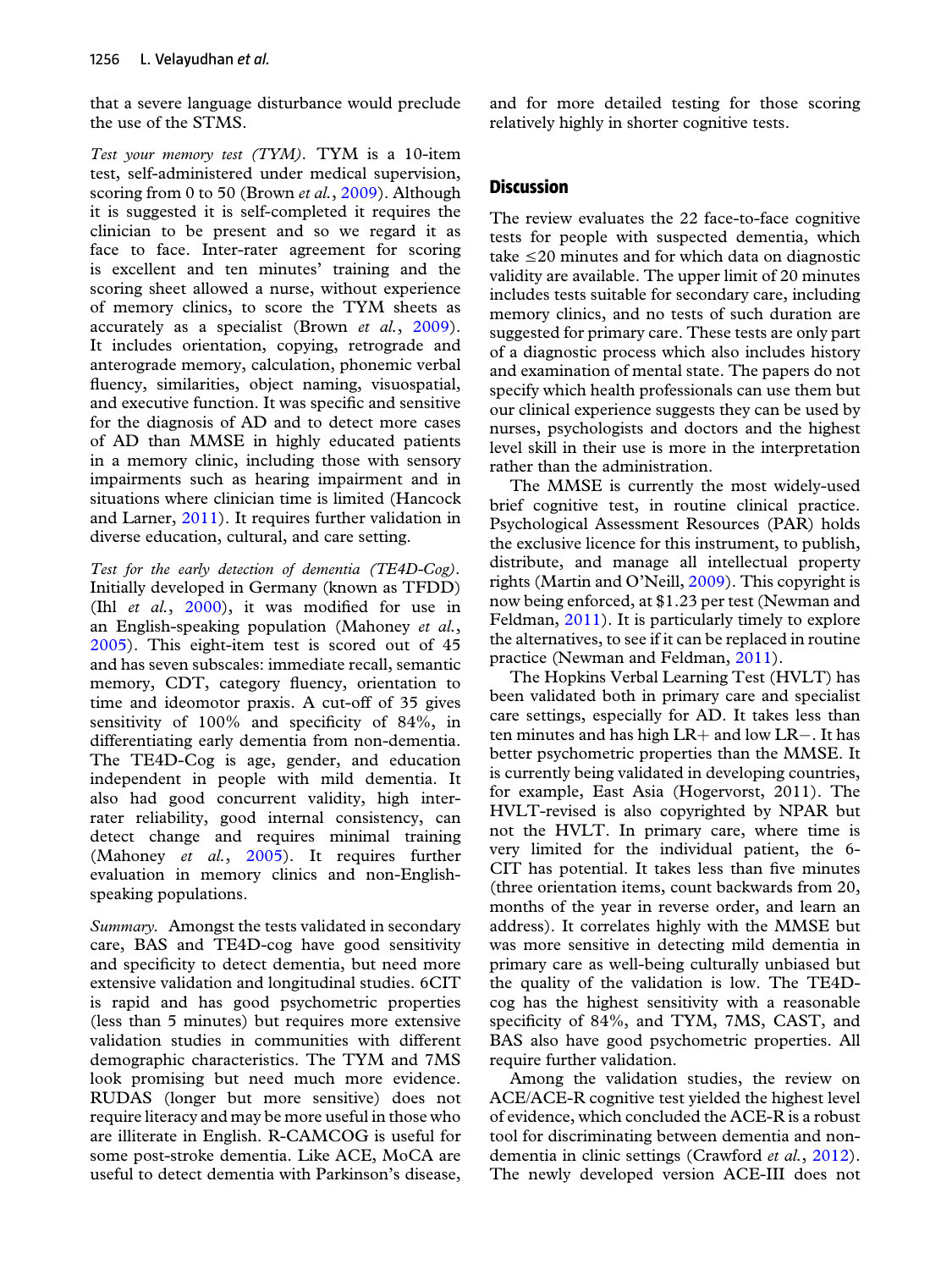In acute hospital care there are no instruments which have high sensitivity and specificity and further work is required. 6CIT has been tested for cognitive impairment in general hospital setting, but needs validation for dementia screening (Tuijl *et al.*, [2012\)](#page-14-0). A recent study which compared AMT4 with AMT10 and 6CIT cognitive tests opined that additions of tests of short-term memory such as 6CIT with AMT4 are needed to enhance accuracy for detection of cognitive impairment (Locke *et al.*, [2013\)](#page-12-0). The Cognitive Performance Score (CPS2), which combines data from 5 items from the interRAI Acute Care (interRAI AC) (Gray *et al.*, [2008\)](#page-12-0), an instrument which assesses 12 domains including cognition, physical and psychosocial functioning, appears to be another useful screening tool for assessing for dementia in acutely unwell older hospitalized patients (Travers *et al.*, [2013\)](#page-14-0). However, the CPS2 has not been validated as a stand-alone instrument—while the CPS2 takes less than 5 minutes to be administered, it has to be administered as part of the full interRAI AC assessment which usually takes between 40 and 60 minutes depending on the complexity of the case.

To our knowledge, this is the first review of brief cognitive tests with a broad remit and which has categorized tests according to the confidence with which we can use them in the setting for which they were designed. This review focuses on patients with mild stage of dementia minimizing variation in patient population and on cognitive tests with the best available level of evidence. This allows for reasonable comparison of the diagnostic accuracy of the instruments.

*Limitations.* We have tried in to account for the bias in patient samples and specify when further or different validation is needed but lack of evidence of validity in different clinical settings is not evidence of lack of validity. Also there may be good evidence of validation but the test may not be that effective, such as MIS (Kuslansky *et al.*, [2002\)](#page-12-0). We have focussed on dementia. For the sake of clarity and not tried to review papers for mild cognitive impairment and therefore our findings cannot be generalized to it—We have commented only on those studies which were English language of face to face tests for those with suspected dementia and with validation data. This means we have

excluded those, where there were no validation studies, for example, Epidemiological Dementia Index; those for assessing moderate to severe AD, for example, Severe cognitive impairment rating scale; taking longer, for example, Alzheimer Disease Assessment Scale-Cognitive; requiring an informant questionnaire, for example, The General Practitioner assessment of Cognition; those with no cut-off scores and specificity and sensitivity, for example, Brief Kingston Standardized Cognitive Assessment—revised, Biber Cognitive Estimation Test; those validated in non-English languages, for example, Short and sweet screening instrument, time and change test, Short Cognitive Battery; and those carried out via telephone, for example, Telephone Interview for Cognitive Status (Table S1).This does not imply that these tests are not valid. The review excluded translated versions of the tests and a future review of those would be desirable.

We have estimated training time from our clinical experience but it is usually not specified and when the authors comment it needs minimal training it is unclear in which group. We think that most tests require very short training times measured in hours rather than days for clinicians without experience in this field and less for experienced clinicians.

Validation papers do not treat psychometric tests like drugs and do not report "side-effects" of the use of instruments and longer tests may distress people more, particularly if they do badly in them, as well as being impractical in resource terms. As always it is essential that clinicians are sensitive and do not persist in these circumstances unless there is unequivocal benefit.

There are few studies comparing multiple instruments. It is important to consider that results of cognitive tests can be influenced by various factors such as selection population with performance inflated by high rates of dementia in the study sample, by high average severity of cognitive impairment among affected persons, or spectrum bias, that is, the participants are often not consecutive patients, for example, those without dementia are a convenience sample (Mahoney *et al.*, [2005\)](#page-13-0). The reference tests in many of these studies exhibit incorporation bias, where the index and reference tests are not independent such as CDT, Mini-Cog, BAS, MOST, 7MS, TE4D-Cog (Borson *et al.*, [2003;](#page-11-0) Mendiondo *et al.*, [2003;](#page-13-0) Ijuin *et al.*, [2008;](#page-12-0) Pinto and Peters, [2009;](#page-13-0) Clionsky and Clionsky, [2010\)](#page-12-0). The reference test standard is often concurrent clinical diagnosis which although using standard criteria is not neuropathologically validated.

It is very difficult to apply levels of evidence to markedly difficult study designs (varying from case control to systematic reviews) and while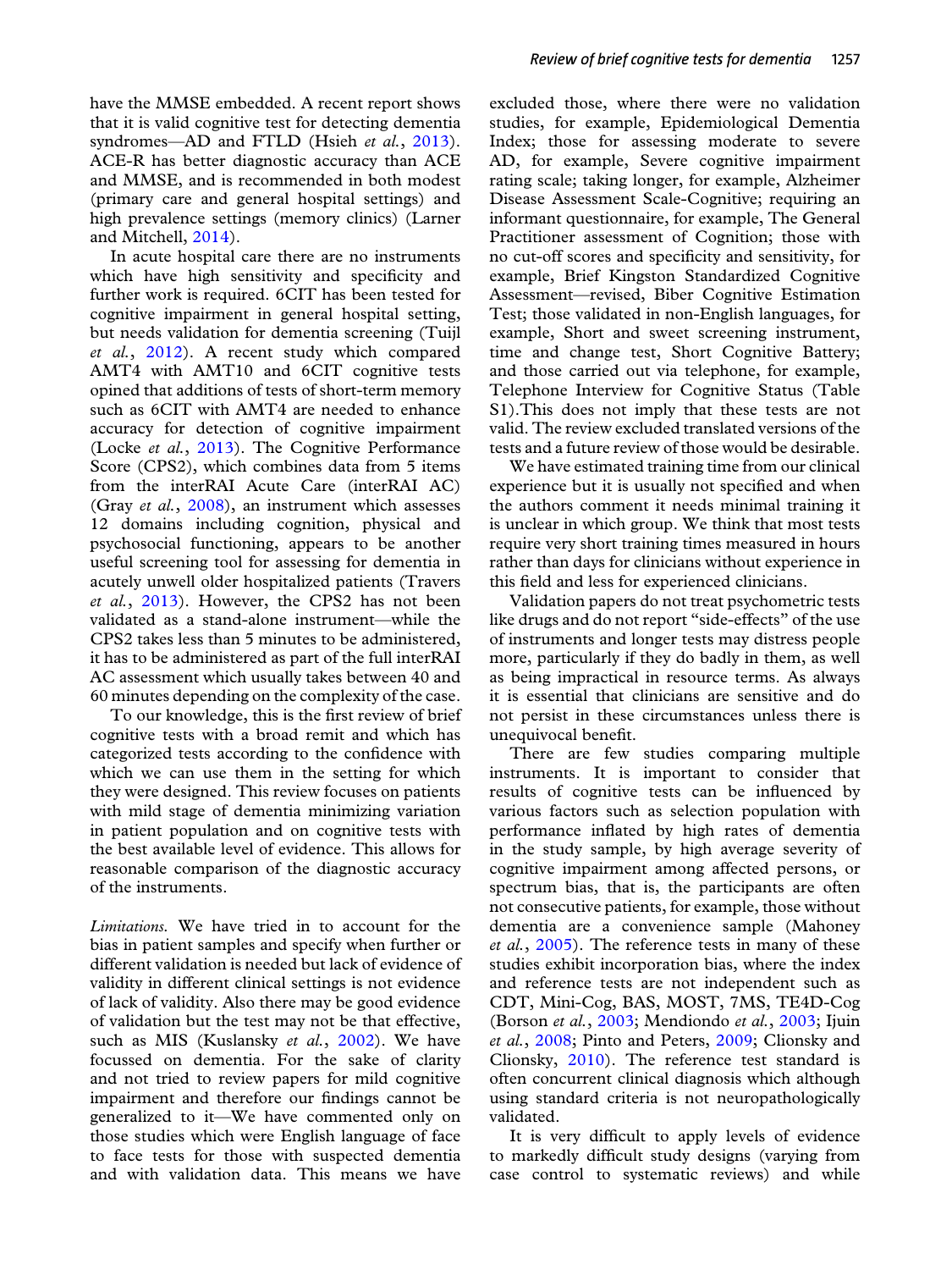<span id="page-11-0"></span>we have used standardized independent criteria in a transparent fashion to produce judgments about the comparative evidence for papers this is not definitive. Some of the criteria are arguable, for example, a systematic review ranks above an individual study but it can be the case that a beautifully carried out research project, has more accurate information than a systematic review which incorporates less good papers. Nonetheless our study organizes and adds to the information available and is transparent enough to allow readers to draw their own conclusions. Each of these diagnostic tests would require diagnostic test accuracy review in its own right and available for few tests, such as ACE/ACE-R, MMSE, and CDT (Mitchell, [2009;](#page-13-0) Pinto and Peters, [2009;](#page-13-0) Larner and Mitchell, [2014\)](#page-12-0).

# **Conclusions**

While many brief dementia tests are available, few are widely used, and many have limited evidence regarding their performance. Despite its limitations, MMSE is still the most commonly used, and is also used as a reference standard within most validation studies. Now that there are to be significant costs associated with its use, it is important to examine whether it is the best instrument available. We have highlighted tests with better psychometric properties. Practitioners need to use tests as appropriate to the setting and individual patient, since the resources (e.g., time and personnel) and goals for use of the cognitive test differs. A stepped approach may be appropriate with the use in specialist settings of a short instrument followed by a longer one. There is need for further robust validation of available tests in varied populations for different dementia syndromes, rather than development of new ones (Milne *et al.*, [2008\)](#page-13-0).

# **Conflict of interest**

GL was one of the authors of the TE4D-cog validation paper. No other conflicts declared.

# **Description of authors' roles**

LV contributed to the literature search, assessing quality of evidence, planned the overall structure of the review, took the lead in writing the manuscript and producing the tables and figures into the submitted manuscript. SR, MR, and MC contributed to the literature search, assessed quality of evidence and contributed to the final version of the manuscript; MP and JL critically appraised and edited the review. GL contributed to the level of evidence quality assessment, edited and contributed to the overall strategy of the review. LV had full access to all of the data in the study and takes responsibility for the integrity of the data and the accuracy of the data analysis.

## **Acknowledgments**

We would like to acknowledge the helpful comments of the anonymous reviewers.

## **References**

- **American Psychiatric Association** (1994). *American Psychiatric Association Diagnostic and Statistical Manual of Mental Disorders*, 4th edn, Washington, DC: American Psychiatric Association.
- **Appels, B. A. and Scherder, E.** (2010). The diagnostic accuracy of dementia-screening instruments with an administration time of 10 to 45 minutes for use in secondary care: a systematic review. *American Journal of Alzheimer's Disease and Other Dementias*, 25, 301–316.
- **Basic, D.** *et al.* (2009). The validity of the Rowland Universal Dementia Assessment Scale (RUDAS) in a multicultural cohort of community-dwelling older persons with early dementia. *Alzheimer Disease and Associated Disorders*, 23, 124–129.
- **Borson, S., Scanlan, J. M., Chen, P. and Ganguli, M.** (2003). The Mini-Cog as a screen for dementia: validation in a population-based sample. *Journal of the American Geriatrics Society*, 51, 1451–1454.
- **Borson, S., Scanlan, J., Brush, M., Vitaliano, P. and Dokmak, A.** (2000). The mini-cog: a cognitive 'vital signs' measure for dementia screening in multi-lingual elderly. *International Journal of Geriatric Psychiatry*, 15, 1021–1027.
- **Brooke, P. and Bullock,** , R. Bullock (1999). Validation of a 6 Item Cognitive Impairment Test with a view to primary care usage. *International Journal of Geriatric Psychiatry*, 14, 936–940.
- **Brown, J., Pengas, G., Dawson, K., Brown, L. A. and Clatworthy, P.** (2009). Self administered cognitive screening test (TYM) for detection of Alzheimer's disease: cross sectional study. *BMJ*, 338, b2030. doi: 10.1136/bmj.b2030.
- **Buschke, H.** *et al.* (1999). Screening for dementia with the memory impairment screen. *Neurology*, 52, 231–238.
- **Cahn-Weiner, D. A., Williams, K., Grace, J., Tremont, G., Westervelt, H. and Stern, R. A.** (2003). Discrimination of dementia with lewy bodies from Alzheimer disease and Parkinson disease using the Clock Drawing Test. *Cognitive and Behavioral Neurology : Official Journal of the Society for Behavioral and Cognitive Neurology*, 16, 85–92.
- **Chung, J. C.** (2009). Clinical validity of Fuld Object Memory Evaluation to screen for dementia in a Chinese society. *International Journal of Geriatric Psychiatry*, 24, 156–162.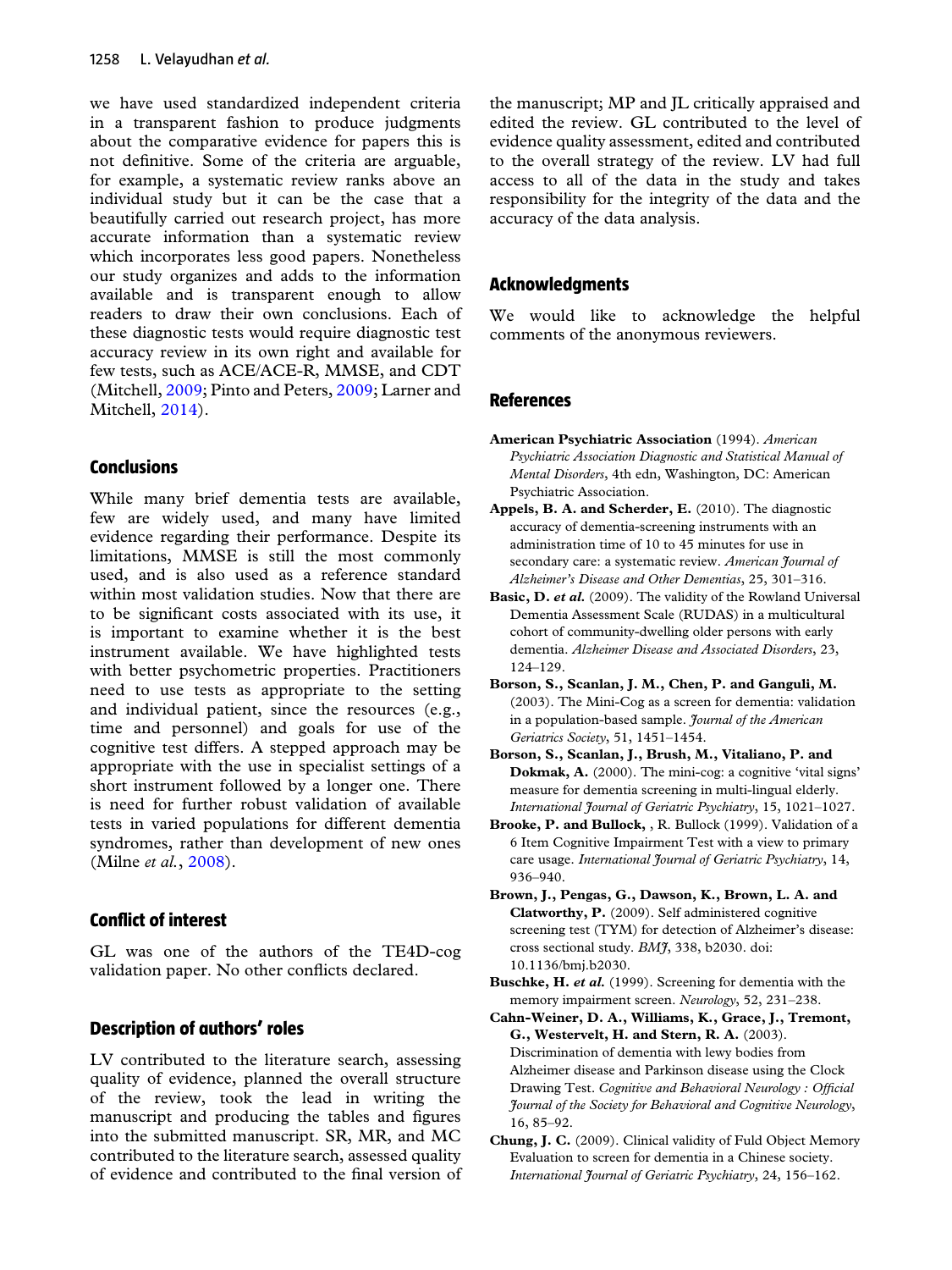<span id="page-12-0"></span>**Chung, J. C. and W, S. K. H.** (2009). Validation of Fuld object memory evaluation for the detection of dementia in nursing home residents. *Aging & Mental Health*, 13, 274–279.

**Clionsky, M. I. and Clionsky, E.** (2010). Development and validation of the Memory Orientation Screening Test (MOST): a better screening test for dementia. *American Journal of Alzheimer's Disease and Other Dementias*, 25, 650–656.

**Cooper, C.** *et al.* (2011). A systematic review of treatments for refractory depression in older people. *The American Journal of Psychiatry*, 168, 681–688.

**Crawford, S., Whitnall, L., Robertson, J. and Evans, J. J.** (2012). A systematic review of the accuracy and clinical utility of the Addenbrooke's Cognitive Examination and the Addenbrooke's Cognitive Examination-Revised in the diagnosis of dementia. *International Journal of Geriatric Psychiatry*, 27, 659–669.

**Dalrymple-Alford, J. C.** *et al.* (2010). The MoCA: well-suited screen for cognitive impairment in Parkinson disease. *Neurology*, 75, 1717–1725.

**de Koning, I., van Kooten, F., Koudstaal, P. J. and Dippel, D. W.** (2005). Diagnostic value of the Rotterdam-CAMCOG in post-stroke dementia. *Journal of Neurology, Neurosurgery, and Psychiatry*, 76, 263–265.

**Drachman, D. A., Swearer, J. M., Kane, K., Osgood, D., O'Toole, C. and Moonis, M.** (1996). The Cognitive Assessment Screening Test (CAST) for dementia. *Journal of Geriatric Psychiatry and Nneurology*, 9, 200–208.

**Folstein, M. F., Folstein, S. E. and McHugh, P. R.** (1975). "Mini-Mental State." A practical method for grading the cognitive state of patients for the clinician. *Journal of Psychiatric Research*, 12, 189–198.

**Frank, R. M. and Byrne, G. J.** (2000). The clinical utility of the Hopkins Verbal Learning Test as a screening test for mild dementia. *International Journal of Geriatric Psychiatry*, 15, 317–324.

**Fuld, P. A., Masur, D. M., Blau, A. D., Crystal, H. and Aronson, M. K.** (1990). Object-memory evaluation for prospective detection of dementia in normal functioning elderly: predictive and normative data. *Journal of Clinical and Experimental Neuropsychology*, 12, 520–528.

**Gray, L. C.** *et al.* (2008). Standardizing assessment of elderly people in acute care: the interRAI Acute Care instrument. *Journal of the American Geriatrics Society*, 56, 536–541.

**Grober, E., Hall, C., Sanders, A. E. and Lipton, R. B.** (2008). Free and cued selective reminding distinguishes Alzheimer's disease from vascular dementia. *Journal of the American Geriatrics Society*, 56, 944–946.

**Grober, E., Sanders, A. E., Hall, C. and Lipton, R. B.** (2010). Free and cued selective reminding identifies very mild dementia in primary care. *Alzheimer Disease and Associated Disorders*, 24, 284–290.

**Hancock, P. and Larner, A. J.** (2011). Test Your Memory test: diagnostic utility in a memory clinic population. *International Journal of Geriatric Psychiatry*, 26, 976– 980.

**Hodkinson, H. M.** (1972). Evaluation of a Mental Test Score for assessment of mental impairment in the elderly. *Age and Ageing*, 1, 233–238.

**Hogervorst, E., Combrinck, M., Lapuerta, P., Rue, J., Swales, K. and Budge, M.** (2002). The Hopkins Verbal Learning Test and screening for dementia. *Dementia and Geriatric Cognitive Disorders*, 13, 13–20.

- **Howick, J.** *et al.* (2011). The Oxford 2011 Levels of Evidence." Oxford Centre for Evidence-Based Medicine. Available at: http://www.cebm.net/index.aspx?o=5653
- **Hsieh, S., Schubert, S., Hoon, C., Mioshi, E. and Hodges, J. R.** (2013). Validation of the Addenbrooke's Cognitive Examination III in Frontotemporal Dementia and Alzheimer's Disease. *Dementia and Geriatric Cognitive Disorders*, 36, 242–250.

**Ihl, R.** *et al.* (2000). [Development and validation of a test for early diagnosis of dementia with differentiation from depression (TFDD)]. *Fortschritte der Neurologie-Psychiatrie*, 68, 413–422.

**Ijuin, M.** *et al.* (2008). Validation of the 7-Minute Screen for the detection of early-stage Alzheimer's disease. *Dementia and Ggeriatric Cognitive Disorders*, 25, 248–255.

**Iype, T., Shaji, S. K., Balakrishnan, A., Charles, D., Varghese, A. A. and Antony, T. P.** (2009). Cognition in type 2 diabetes: association with vascular risk factors, complications of diabetes and depression. *Annals of Indian Academy of Neurology*, 12, 25–27.

**Jitapunkul, S., Pillay, I. and Ebrahim, S.** (1991). The abbreviated mental test: its use and validity. *Age and Ageing*, 20, 332–336.

**Jones, B. N., Teng, E. L., Folstein, M. F. and Harrison, K. S.** (1993). A new bedside test of cognition for patients with HIV infection. *Annals of Internal Medicine*, 119, 1001–1004.

**Kalbe, E.** *et al.* (2004). DemTect: a new, sensitive cognitive screening test to support the diagnosis of mild cognitive impairment and early dementia. *International Journal of Geriatric Psychiatry*, 19, 136–143.

**Kokmen, E., Smith, G. E., Petersen, R. C., Tangalos, E. and Ivnik, R. C.** (1991). The short test of mental status. Correlations with standardized psychometric testing. *Archives of Neurology*, 48, 725–728.

**Kuslansky, G., Buschke, H., Katz, M., Sliwinski, M. and Lipton, R. B.** (2002). Screening for Alzheimer's disease: the memory impairment screen versus the conventional three-word memory test. *Journal of the American Geriatrics Society*, 50, 1086–1091.

**Kuslansky, G.** *et al.* (2004). Detecting dementia with the Hopkins Verbal Learning Test and the Mini-Mental State Examination. *Archives of Clinical Neuropsychology : the Official Journal of the National Academy of Neuropsychologists*, 19, 89–104.

Larner, A. J. (2007). DemTect: 1-year experience of a neuropsychological screening test for dementia. *Age and Ageing*, 36, 326–327.

**Larner, A. J. and Mitchell,** , A. J. Mitchell (2014). A meta-analysis of the accuracy of the Addenbrooke's Cognitive Examination (ACE) and the Addenbrooke's Cognitive Examination-Revised (ACE-R) in the detection of dementia. *International Psychogeriatrics/IPA*, 26, 555–563.

**Livingston, G., Johnston, K., Katona, C., Paton, J. and Lyketsos, C. G.** (2005). Systematic review of psychological approaches to the management of neuropsychiatric symptoms of dementia. *The American Journal of Psychiatry*, 162, 1996–2021.

**Locke, T., Keat, S., Tate, M., Bown, A., Hart, A. and Ghosh, R.** (2013). Assessing the performance of the four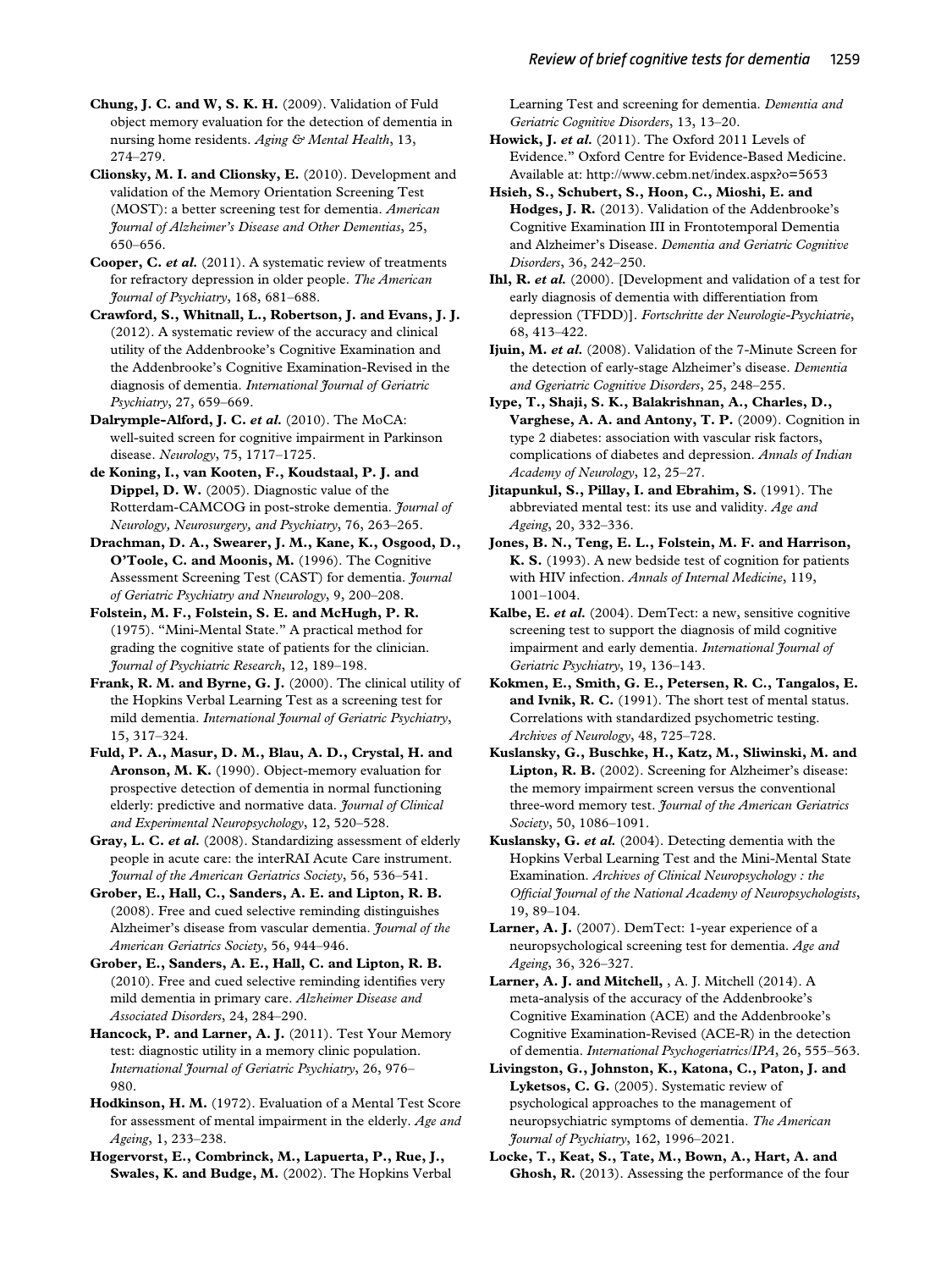<span id="page-13-0"></span>question abbreviated mental test in the acute geriatric setting. *Acute Medicine*, 12, 13–17.

**Luis, C. A., Keegan, A. P. and Mullan, M.** (2009). Cross validation of the Montreal Cognitive Assessment in community dwelling older adults residing in the Southeastern US. *International Journal of Geriatric Psychiatry*, 24, 197–201.

**Mahoney, R., Johnston, K., Katona, C., Maxmin, K. and Livingston, G.** (2005). The TE4D-Cog: a new test for detecting early dementia in English-speaking populations. *International Journal of Geriatric Psychiatry*, 20, 1172– 1179.

**Manos, P. J. and Wu, R.** (1994). The ten point clock test: a quick screen and grading method for cognitive impairment in medical and surgical patients. *International Journal of Psychiatry in Medicine*, 24, 229–244.

Martin, R. and O'Neill, D. (2009). Taxing your memory. *Lancet*, 373, 2009–2010.

**Mast, B. T., Fitzgerald, J., Steinberg, J., MacNeill, S. E. and Lichtenberg, P. A.** (2001). Effective screening for Alzheimer's disease among older African Americans. *The Clinical Neuropsychologist*, 15, 196–202.

**Mathuranath, P. S., Nestor, P. J., Berrios, G. E., Rakowicz, W. and Hodges, J. R.** (2000). A brief cognitive test battery to differentiate Alzheimer's disease and frontotemporal dementia. *Neurology*, 55, 1613– 1620.

**Mendiondo, M. S., Ashford, J. W., Kryscio, R. J. and Schmitt, F. A.** (2003). Designing a Brief Alzheimer Screen (BAS). *Journal of Alzheimer's Disease: JAD*, 5, 391–398.

**Meulen, E. F.** *et al.* (2004). The seven minute screen: a neurocognitive screening test highly sensitive to various types of dementia. *Journal of Neurology, Neurosurgery, and Psychiatry*, 75, 700–705.

**Milne, A., Culverwell, A., Guss, R., Tuppen, J. and Whelton, R.** (2008). Screening for dementia in primary care: a review of the use, efficacy and quality of measures. *International Psychogeriatrics/IPA*, 20, 911–926.

**Mioshi, E., Dawson, K., Mitchell, J., Arnold, R. and Hodges, J. R.** (2006). The Addenbrooke's Cognitive Examination Revised (ACE-R): a brief cognitive test battery for dementia screening. *International Journal of Geriatric Psychiatry*, 21, 1078–1085.

**Mitchell, A. J.** (2009). A meta-analysis of the accuracy of the Mini-Mental State Examination in the detection of dementia and mild cognitive impairment. *Journal of Psychiatric Research*, 43, 411–431.

**Mitchell, A. J. and Malladi, S.** (2010a). Screening and case-finding tools for the detection of dementia. Part II: evidence-based meta-analysis of single-domain tests. *The American Journal of Geriatric Psychiatry : Official Journal of the American Association for Geriatric Psychiatry*, 18, 783–800.

**Mitchell, A. J. and Malladi, S.** (2010b). Screening and case finding tools for the detection of dementia. Part I. Evidence-based meta-analysis of multidomain tests. *The American Journal of Geriatric Psychiatry : Official Journal of the American Association for Geriatric Psychiatry*, 18, 759–782.

**Nasreddine, Z. S.** *et al.* (2005). The Montreal Cognitive Assessment, MoCA: a brief screening tool for mild

cognitive impairment. *Journal of the American Geriatrics Society*, 53, 695–699.

**Newman, J. C. and Feldman, R.** (2011). Copyright and open access at the bedside. *The New England Journal of Medicine*, 365, 2447–2449.

**Nilsson, F. M.** (2007). Mini Mental State Examination (MMSE)—Probably one of the most cited papers in health science. *Acta Psychiatrica Scandinavica*, 116, 156– 157.

Pinto, E. and Peters, R. (2009). Literature review of the Clock Drawing Test as a tool for cognitive screening. *Dementia and Geriatric Cognitive Disorders*, 27, 201– 213.

Price, C. C. *et al.* (2011). Clock drawing in the Montreal Cognitive Assessment: recommendations for dementia assessment. *Dementia and Geriatric Cognitive Disorders*, 31, 179–187.

**Rasmusson, D. X., Bylsma, F. W. and Brandt, J.** (1995). Stability of performance on the Hopkins Verbal Learning Test. *Archives of Clinical Neuropsychology : the Official Journal of the National Academy of Neuropsychologists*, 10, 21–26.

**Rees, G., Tee, H. W., Marella, M., Fenwick, E., Dirani, M. and Lamoureux, E. L.** (2010). Vision-specific distress and depressive symptoms in people with vision impairment. *Investigative Ophthalmology and Visual Science*, 51, 2891–2896.

**Reyes, M. A., Perez-Lloret, S., Roldan Gerschcovich, E., Martin, M. E., Leiguarda, R. and Merello, M.** (2009). Addenbrooke's Cognitive Examination validation in Parkinson's disease. *European Journal of Neurology : the Official Journal of the European Federation of Neurological Societies*, 16, 142–147.

**Salib, E. and McCarthy, J.** (2002). Mental Alternation Test (MAT): a rapid and valid screening tool for dementia in primary care. *International Journal of Geriatric Psychiatry*, 17, 1157–1161.

**Scanlan, J. and Borson, S.** (2001). The Mini-Cog: receiver operating characteristics with expert and naive raters. *International Journal of Geriatric Psychiatry*, 16, 216– 222.

**Scheurich, A., Muller, M. J., Siessmeier, T., Bartenstein, P., Schmidt, L. G. and Fellgiebel, A.** (2005). Validating the DemTect with 18-fluoro-2-deoxy-glucose positron emission tomography as a sensitive neuropsychological screening test for early Alzheimer disease in patients of a memory clinic. *Dementia and Geriatric Cognitive Disorders*, 20, 271–277.

**Seigerschmidt, E., Mosch, E., Siemen, M., Forstl, H. and Bickel, H.** (2002). The Clock Drawing Test and questionable dementia: reliability and validity. *International Journal of Geriatric Psychiatry*, 17, 1048–1054.

**Shulman, K. I.** (2000). Clock-drawing: is it the ideal cognitive screening test? *International Journal of Geriatric Psychiatry*, 15, 548–561.

**Shulman, K. I.** *et al.* (2006). IPA survey of brief cognitive screening instruments. *International Psychogeriatrics/IPA*, 18, 281–294.

**Smith, T., Gildeh, N. and Holmes, C.** (2007). The Montreal Cognitive Assessment: validity and utility in a memory clinic setting. *Canadian Journal of Psychiatry. Revue canadienne de psychiatrie*, 52, 329–332.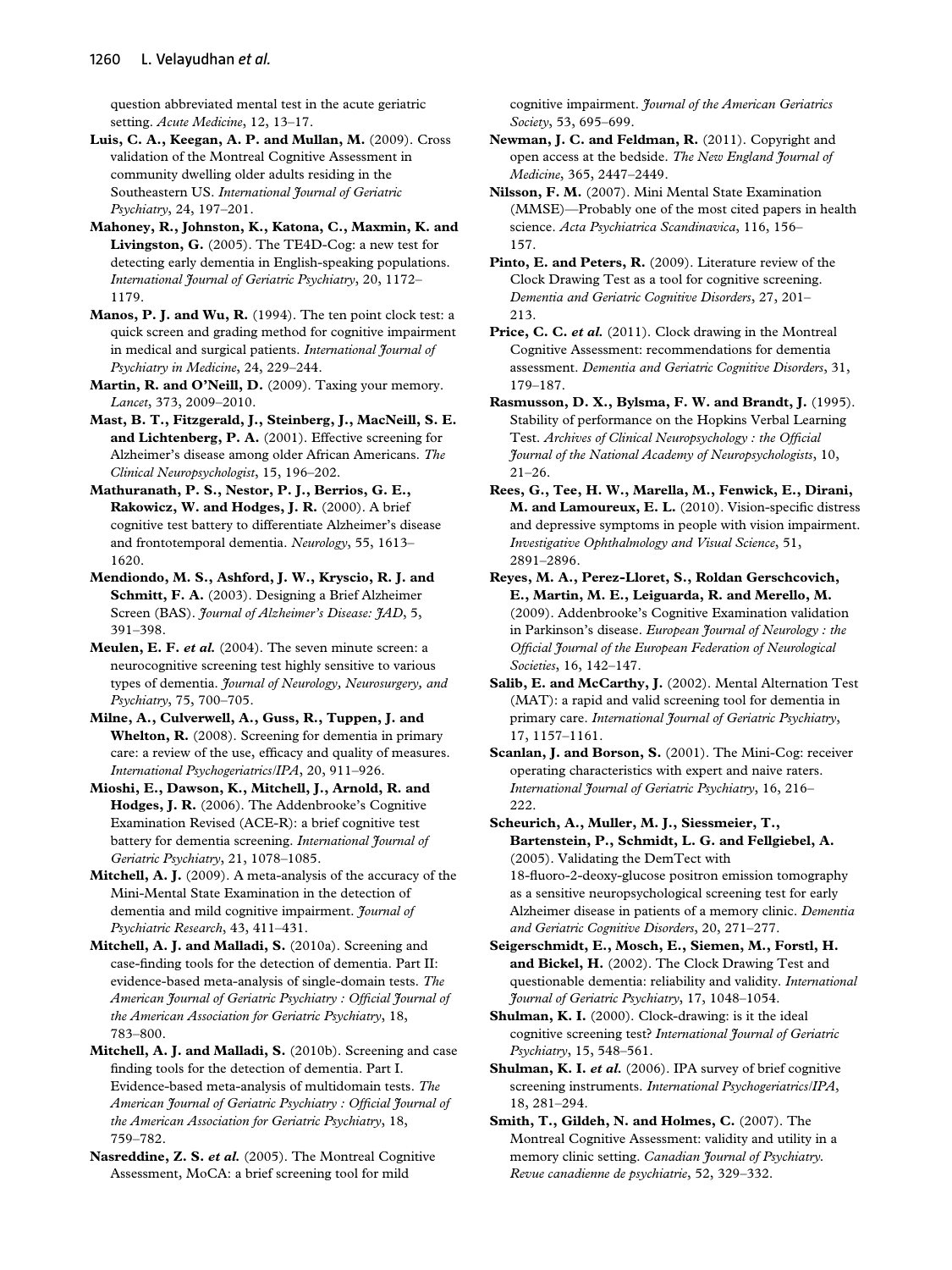<span id="page-14-0"></span>**Smith, G. E., Ivnik, R. J. and Lucas, J. A.** (2008). Assessment techniques: tests, test batteries, norms and methodological approaches. In J. E. Morgan and J. H. Ricker (eds.), *Textbook of Clinical Neuropsychology.* (pp. 38–58). New York, NY: Taylor & Francis.

**Solomon, P. R. and Pendlebury, W. W.** (1998). Recognition of Alzheimer's disease: the 7 Minute Screen. *Family Medicine*, 30, 265–271.

**Solomon, P. R.** *et al.* (1998). A 7 minute neurocognitive screening battery highly sensitive to Alzheimer's disease. *Archives of Neurology*, 55, 349–355.

**Storey, J. E., Rowland, J. T., Basic, D., Conforti, D. A. and Dickson, H. G.** (2004). The Rowland Universal Dementia Assessment Scale (RUDAS): a multicultural cognitive assessment scale. *International Psychogeriatrics/IPA*, 16, 13–31.

**Swearer, J. M., Drachman, D. A., Li, L., Kane, K. J., Dessureau, B. and Tabloski, P.** (2002). Screening for dementia in "real world" settings: the Cognitive Assessment Screening Test: CAST. *The Clinical Neuropsychologist*, 16, 128–135.

**Tombaugh, T. N. and McIntyre,** , N. J. McIntyre (1992). The Mini-Mental State Examination: a comprehensive review. *Journal of the American Geriatrics Society*, 40, 922–935.

**Travers, C., Byrne, G. J., Pachana, N. A., Klein, K. and Gray, L.** (2013). Validation of the interRAI Cognitive Performance Scale against independent clinical diagnosis and the Mini-Mental State Examination in older hospitalized patients. *The Journal of Nutrition, Health & Aging*, 17, 435–439.

**Tuijl, J. P., Scholte, E. M., de Craen, A. J. and van der Mast, R. C.** (2012). Screening for cognitive impairment in older general hospital patients: comparison of the Six-Item Cognitive Impairment Test with the Mini-Mental State Examination. *International Journal of Geriatric Psychiatry*, 27, 755–762.

**Whiting, P., Rutjes, A. W., Dinnes, J., Reitsma, J., Bossuyt, P. M. and Kleijnen, J.** (2004). Development and validation of methods for assessing the quality of diagnostic accuracy studies. *Health Technology Assessment*, 8, iii, 1–234.